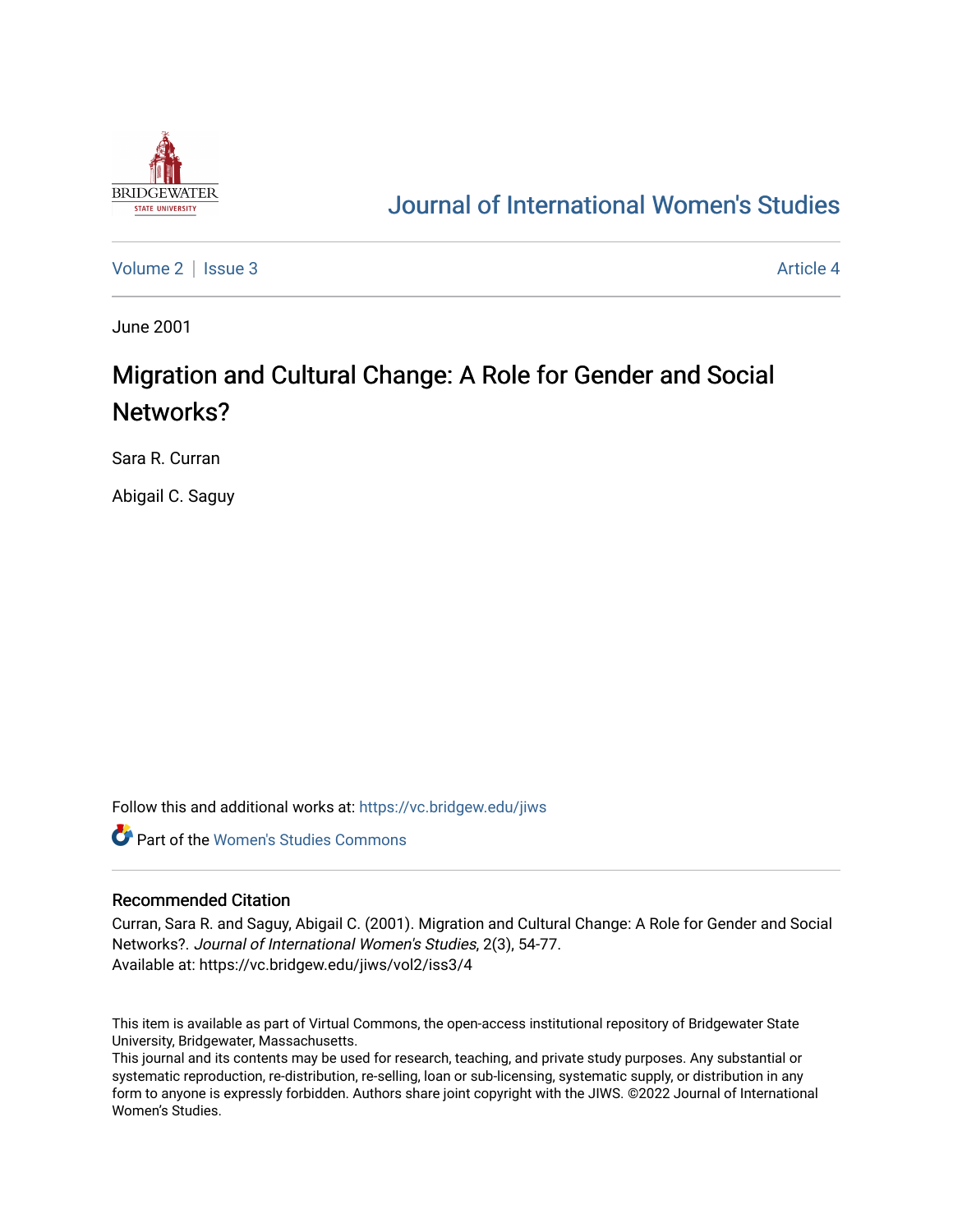## **Migration and Cultural Change: A Role for Gender and Social Networks?**

**Sara R. Curran\* and Abigail C. Saguy\*\*1**

#### Introduction

1

Recent research on migration, gender and remittances show distinct and disparate behaviors and practices that raise a number of questions and suggest the need for a more complete theory of migration that incorporates notions of cultural dynamics as they relate to behavior and societal outcomes. For example, migrants to the U.S. from the Dominican Republic show distinct savings and remittance behaviors. Men save to take money home and women do not, instead investing in their new local environs and purchasing durable items(Grasmuck and Pessar 1991). Rural-urban migrants in Thailand also show distinct remittance behavior. Although men and women are equally likely to migrate, women remit wages and gifts to their parents' home at a significantly higher rate, and are expected to do so (Curran 1996, 1995; DeJong, Richter, and Isarabhakdi 1995). However, more recently there is some evidence that gendered remittance patterns are changing, where men are possibly remitting almost as much as women.<sup>2</sup> In some studies of Mexican-U.S. migrants - men predominate in the migrant streams and remit their wages (Massey, Alarcon, Durand, and Gonzalez 1987). And, in a final, illustrative example, Indonesia women migrants come and go from their parent's households, borrowing money, sometimes returning with money, but rarely is there an expectation to do so (Wolf 1994). This ports are a constrained Women's Studies Vol. 2, No. 3 June 2001 This journal of Contents we are a studies of the studies Contents were apply that the contents of the contents may be used for research on migration, ge

Is there an explanation for these disparate and very different stories of migration, gender, and remittances? And, what are the societal effects in places of destination and origin of such different behaviors? There are clearly elements of varying gender identity, household relations, and the role of networks in each of these very different contexts. In order to understand how these elements might be related and used to understand migration processes, as well as provide insights on how gender inequality is exacerbated or redressed through migration, we examine recent developments in the migration literature and view them through the lens of cultural sociology.

During the last twenty years there have been three important developments in the field of migration. The first development has been the recognition that there are significant differences between men and women in terms of motivations, risks, and norms governing and promoting their

<sup>\*</sup> Assistant Professor, Department of Sociology, Princeton University.

<sup>\*\*</sup> Assistant Professor, Department of Sociology, UCLA and Robert Wood Johnson Foundation Health Policy Scholar, Institute for Social and Policy Studies, Yale University.

 $1$  This paper was presented to the Culture and Inequality Workshop at Princeton University, and benefited greatly from the comments of participants, particularly Becky Pettit. We would like to thank Ralph Coolman for reading early drafts and providing editorial comments. In addition, thanks to Joshua Goldstein and Brian Steensland for insights on the culture and demography and trust sections, respectively. The authors are grateful for comments from an anonymous reviewer from JIWS. The authors take full credit for any misleading statements and errors of omission.

<sup>&</sup>lt;sup>2</sup> Personal communication with John Knodel (a leading expert on demographic behavior in Thailand), April 2, 1997 during the Population Association of America Annual Meetings.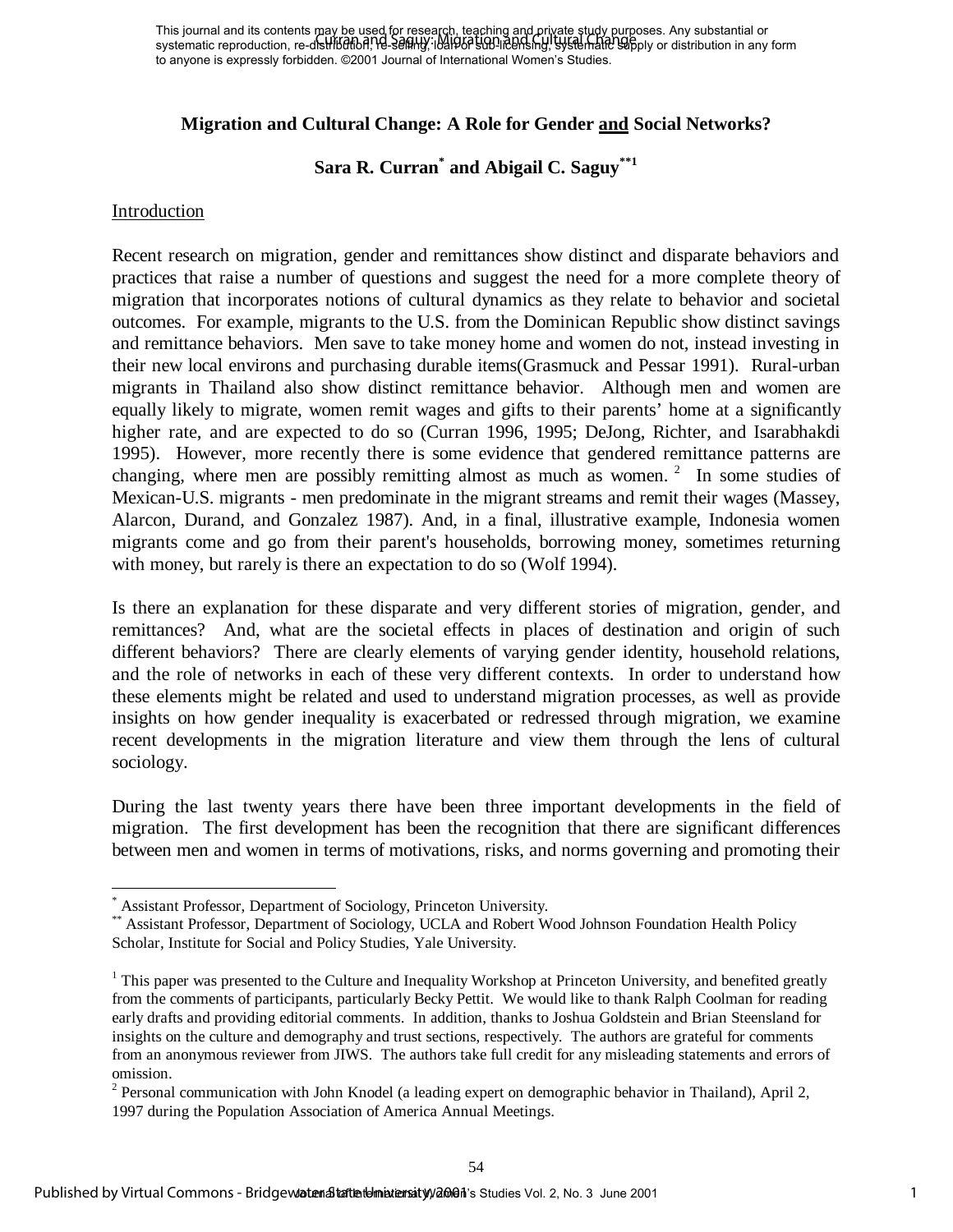movement and assimilation, as well as differential consequences. The second development has been the incorporation of social network concepts to model a more dynamic migration process. And, the third development has been the recognition that migration decisions are not made by atomistic individuals but conditioned by membership within households and communities. However, with the exception of a few qualitative studies (Grasmuck and Pessar 1991; Hagan 1998; Hondagneu-Sotelo 1994; Menjivar 2000) these three developments have occurred independently of each other and remain relatively distinct.

To incorporate the insights from the literature on gender and migration, we focus upon three key concepts that have emerged regarding the role of social networks, households, and communities for affecting migration processes. The three key concepts we interrogate are: "social embeddedness" (Portes and Sensenbrenner 1993), "circular and cumulative causation" (Massey 1990), and "relative deprivation" (Stark 1991). We propose considering these three concepts through the lens of a third area of research, the sociology of culture, and we draw upon ideas about identity formation, trust, and normative expectations. Our empirical examples come primarily from Thailand where we draw upon both secondary and primary data but also from secondary data from Latin America and the Caribbean migrant experiences. In our effort to demonstrate that social networks and gender are essential elements for understanding migration and cultural change, our discussion refers to international, internal, permanent, and temporary migration.

We begin our analysis through a brief review of the three developments in the migration field. We then conceptualize how these three literatures might be usefully synthesized with each other and relevant work in the sociology of culture. In our view, culture is an essential component for understanding the meaning given to individuals (gender), their actions (migration), and their relationships (network ties). This in turn influences the way inequality is produced or redressed. In the conclusion, we discuss how measurement of networks might be improved by these insights and synthesis. We also suggest that by synthesizing these literatures we can refine theories of social change and the structuring of inequality in relation to migration processes.

Our contention that a more complete theory of migration and cultural change could be built by considering the combined and mutually reinforcing implications of the three developments in migration and the sociology of culture parallels work by demographers studying fertility, who have recently returned to theorizing about the role of ideas working through networks to influence behavioral change (Hammel 1990; Watkins 1993; Watkins 1991). This treatment of culture as dynamic contrasts with earlier work by demographers whose structural-functionalist perspective regarded culture as a stable, coherent, and externally imposed force that served social "functions" within communities (e.g. dissipating conflict or anxiety) (Hammel 1990). This newer literature's use of networks is mostly confined to the transmission of instrumental information, although in some cases, the transmission of ideas like the value of children, smaller family size, economic aspiration, or mobility (Casterline and Knight 1993) is also discussed.<sup>3</sup>

l

 $3$  This literature and research responds to the poor performance of purely economic models of fertility and the promising applications of multilevel statistical models. Multilevel models suggest that community or neighborhood factors such as aggregate levels of infant mortality, women's labor force participation, women's education levels, urban settings, etc. have both independent effects upon an individual woman's fertility behavior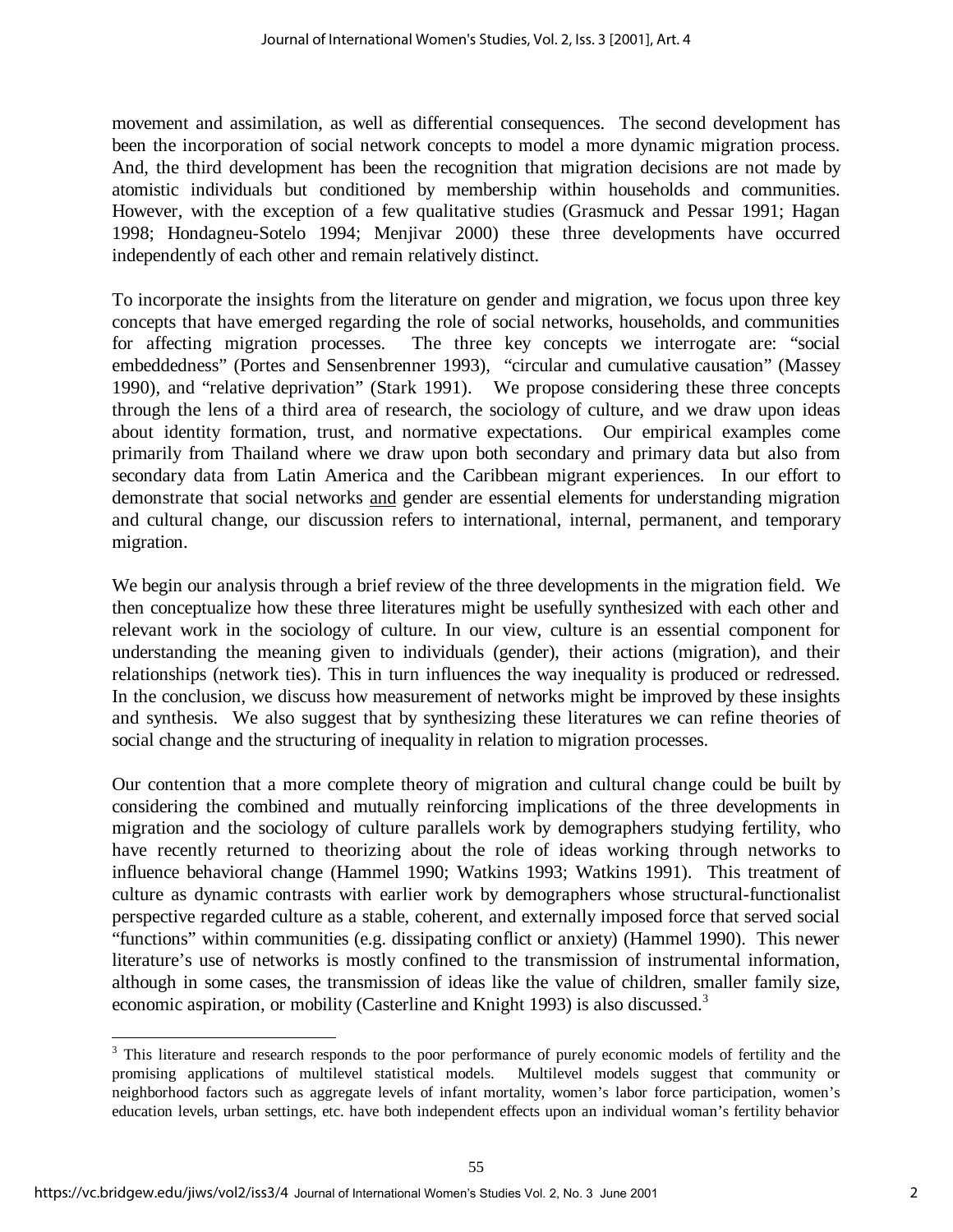The work of Watkins and colleagues (Watkins and Pollack 1993; Watkins 1991; Watkins 1993) suggests that societal norms, values, beliefs, and practices are reproduced and transformed within interpersonal interactions. This theoretical field of inquiry has encouraged links between the fields of Demography and Anthropology.<sup>4</sup> The availability of complex, multilevel, longitudinal data, more rigorous methodologies, and field experiences that yield stories about conversations and social interactions are expected to allow demographers to better predict fertility and contraceptive behavior. In this paper we build on this tradition, widening the scope of interest to migration and cultural change.

#### Migration and Gender Literature

l

The paucity of research on gender and migration until the 1990s has recently been redressed by critical reviews of migration models (Bilsborrow and Nations 1993; Jones 1993; Pedraza 1991; Tacoli 1995) and a new surge in research (e.g., (Bravo-Ureta, Quiroga, and Brea 1996; Constable 1997; Curran 1996; Curran 1995; Curran 1994; Datta 1995; DeJong et al. 1995; Grasmuck and Pessar 1991; Guendelman and Perez-Itriago 1987; Hondagneu-Sotelo 1994; King and O'Connor 1996; Mills 1997; Mills 1999; Schenk-Sandbergen 1995; Trager 1988; Tyner 1996; Zlotnik 1993). Most of the current discourse is descriptive. It asks questions like: How are male migrants different than female migrants? How is their decision-making process distinct? How do their reasons for migrating vary? How similar are their remittance behaviors? Are the consequences of migration different for men and women?

A few studies have shown that it is not only gender but position within the household that seems to matter: such as daughter, wife, mother, or head of household (Curran 1996; Curran 1995; Datta 1995; DeJong et al. 1995; Lauby and Stark 1988). Other studies examine intra-household resource allocation, inter-personal negotiations within the household, and changing gender roles. For example studies of rural households in the Philippines (Trager 1988; Lauby and Stark 1988) find that poorer households are more likely to send young women family members to the city as seasonal migrants. The sex-segregated, urban labor force structure insures steady short-term income for women in jobs with little opportunity for upward mobility. This socio-economic structure enables households to maintain control over young, female migrants, whose tenuous labor market situation makes them likely to continue to rely on the option of returning home.

In Thailand, Curran (1995 and 1996) finds that although both sons and daughters are equally likely to migrate, daughters are more likely to remit wages. Expectations about migration and remittances follow a similar pattern (DeJong, Richter, and Isarabhakdi 1995). In addition, sibling order position is an important determinant of remittance behavior. Middle daughters are the most likely to remit wages and middle sons the least likely. This difference is explained through

and interact with the woman's individual characteristics (Entwisle et al. 1996; Mason et al. 1983) and thus influencing her behavior. However, exactly how social context affects individual behavior remains elusive in these multilevel models.

 $4 \text{ In the last five years a new generation of demographers with developing country interests have been funded,}$ trained, and encouraged to collect qualitative data with money from the Mellon Foundation (Kertzer and Fricke 1997).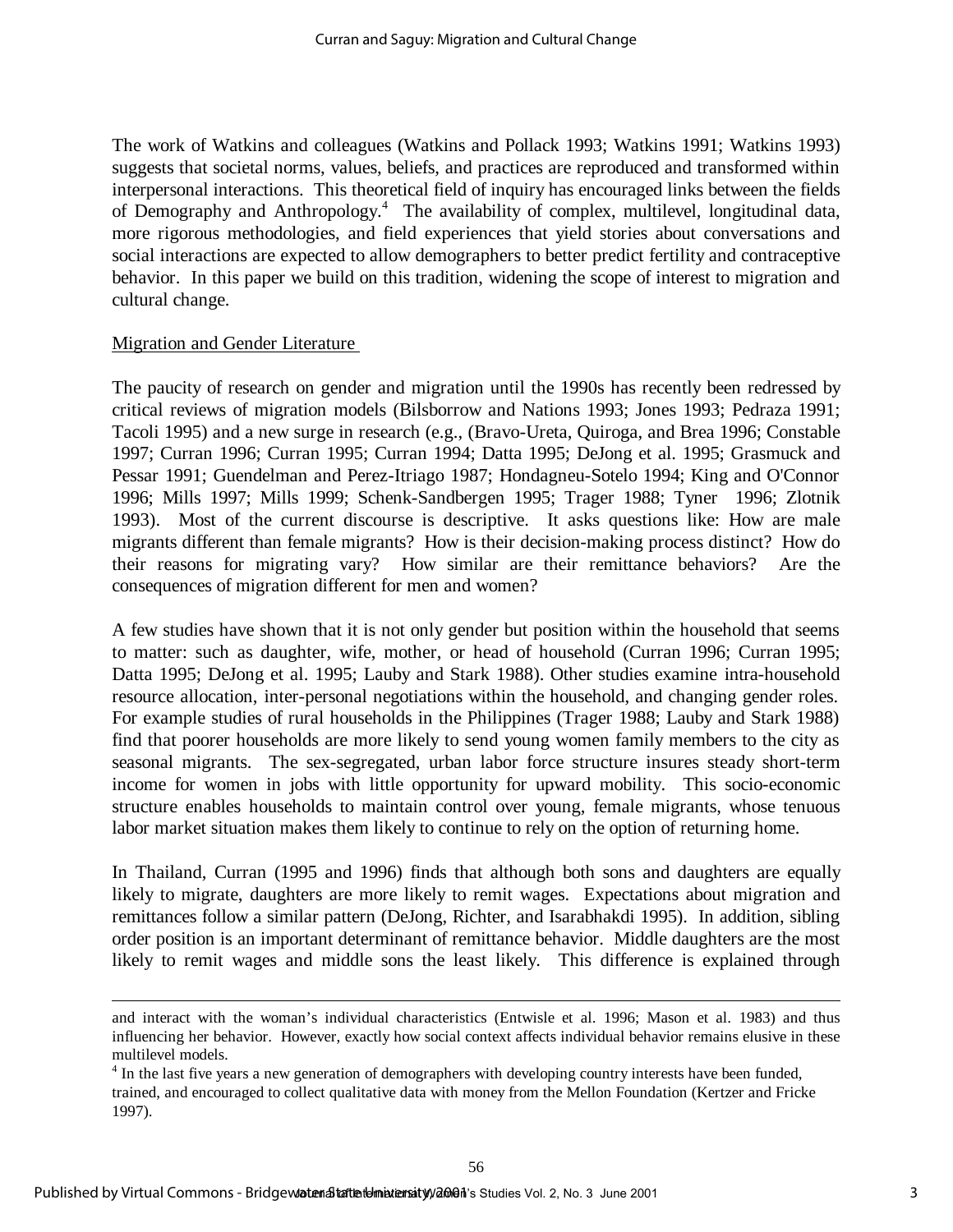qualitative evidence that middle daughters work hard to insure a place in the family as they face a tenuous urban labor market, in the hopes of garnering parental resources through inheritance in the matrilineal and matrilocal society. Middle daughters occupy a more tenuous position than oldest or youngest daughters relative to parental resources. Oldest daughters, given the earlier timing of their marriage, are assured of some resources from parents and youngest daughters carry the burden and opportunity of being expected to care for their elderly parents and inherit the family house and a majority of rice fields. Among sons, middle sons have little to gain in investments from their parental households and therefore return little of their migrant earnings (Curran 1995, 1996). They rarely receive opportunities for secondary education from their parents for two reasons: oldest sons receive it for Buddhist merit accruing to parents and youngest sons because family resources (through the pooling behavior of daughters) are likely to have accumulated to afford educating younger siblings (Curran 1996).

The particular insight from the studies on gender, households and migration (in Latin America and Southeast Asia) is not unified family strategies influencing individual behavior. Instead the insight is that there are complex negotiations (either implicit or explicit) between family members where the outcomes are dependent upon both cultural expectations of each gender as well as the relative resources (power) available to each family member. The preceding studies show how cultural expectations and economic opportunity associated with gender shape migration and its impact upon society. Studies of Latin America offer some examples in which migration processes can actually challenge gender roles. We review results from three Latin American studies and provide additional evidence from our own research in Thailand.

In the case of Peru, Deere (1978) shows how land reform in the 1950s has a differential effect upon peasant households. Richer households are able to finance the purchase of hacienda parcels (available when haciendas were broken up as a result of land reform), whereas poorer peasant households are forced to become wage laborers. Migration becomes common among a significant proportion of the poorer households, in response to limited jobs at home. Usually, the male head of household seeks work abroad, leaving behind an extended family of married women, their children, and their parents. In this new family structure, Deere finds that women and children gain increased decision-making power and responsibility within the household. The high rate of divorce or separation upon migrant husbands' return, suggests that women refuse to compromise their newly acquired egalitarian gender expectations when the "man of the house" reclaims his authority. However, the move to equality is only partial. For, although women gain greater power within the household and acquire more egalitarian perceptions of themselves, their husbands' migration makes them financially poorer, due to the loss of their incomes and limited labor market opportunities for women (Deere 1978).

Similarly, Guendelman and Perez-Itriago (1987) find that among seasonal Mexican migrants, gender roles are realigned in the process of migration. For seasonal migrants where the women also work, marital relations improve in the place of destination, in that there is more sharing of decision-making and cooperation. Non-working wives of seasonal migrants suffer because, separated from their kin, they become more dependent upon husbands in the place of destination. However, upon their return to the place of origin, workingwomen are forced to realign their gender roles, and the non-working women actually perceive more freedom, as they rediscover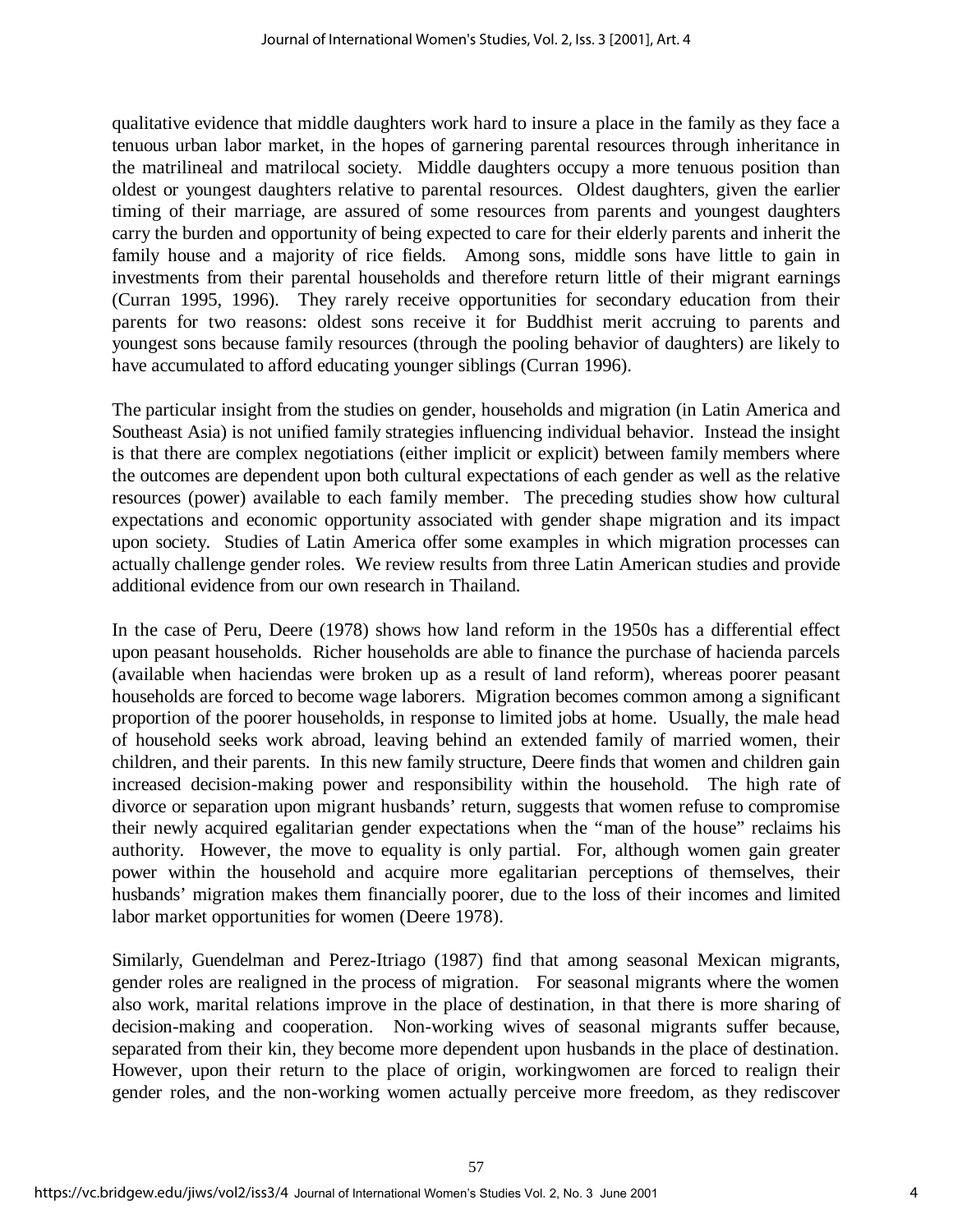kinship support networks (Guendelman and Perez-Itriago 1987). Further, Hondagneu-Sotelo (1994) finds that gender roles also shift depending on the pattern of migration and length of stay in the place of destination, whether men migrate individually and bring wives or girlfriends later or whether migration occurs as a family. In the case of the former, gender roles are more likely to be differently constructed in the place of destination than in the place of origin (Hondagneu-Sotelo 1994)

Grasmuck and Pessar (1991) examine family migration from the Dominican Republic to the U.S. and find that the process has profoundly different implications for the men and women within the household. Men view migration as temporary and are eager to return home, thereby regaining traditional gender privileges. In contrast, women often hope to postpone or avoid return because they realize it entails retirement from work and the loss of newfound freedoms. As a result of these different outlooks, a struggle develops over finances. Men save to facilitate return migration, while women spend large amounts of money on expensive, durable goods, such as a home and home furnishings, so as to root the family securely in the United States and to deplete the funds necessary to relocate (as summarized by Pedraza 1991).

In the Thai example, although Curran (1995, 1996) finds substantial rural cultural expectations that daughters remit to their natal household, more recent studies suggest a weakening of this effect. Increasingly this expectation is coming into conflict with opportunities and cultural models offered women in the urban fast lane (Curran 1995, Mills 1997) and a lack of opportunities for men who have little education. In fact, there is some evidence that parents' expectations of sharing inheritance and care giving is shifting away from daughters to the child (or grandchild) who shows the most interest in the farm and household (Curran 1995; Pramualrathana 1991). This may create a space for a redefinition of gender roles, where sons take on more care-giving roles (given their limited urban labor market opportunities) and thus expect to inherit parental resources.

In sum, the gender and migration literature reveals how women and men's migration experiences differ. It also demonstrates how the household mediates between macro-economic structure and individuals. Finally, it shows how cultural expectations associated with gender are both reproduced and transformed within the household. However, its extremely micro perspective means that it does not tackle large societal patterns of migration.<sup>5</sup> Better at this is Portes and colleagues (Portes 1997; Portes and Sensenbrenner 1993) and Massey (1990). Massey uses a sophisticated theory of networks and the concept of "relative deprivation" to link individual experiences with societal structures. Portes' and Sensenbrenner's work posits that macro cultural and economic influences work through networks to affect individual behavior. It is to this that we now turn.

#### Migration and Networks

l

Concurrent with, but largely isolated from the gender and migration research are theories of migration, development, and networks, advanced most convincingly by Portes (1997), Portes and

 $<sup>5</sup>$  Tacoli (1995) began to tackle these issues in her review but in a very limited and instrumental way. We address</sup> some of her suggestions later in the paper.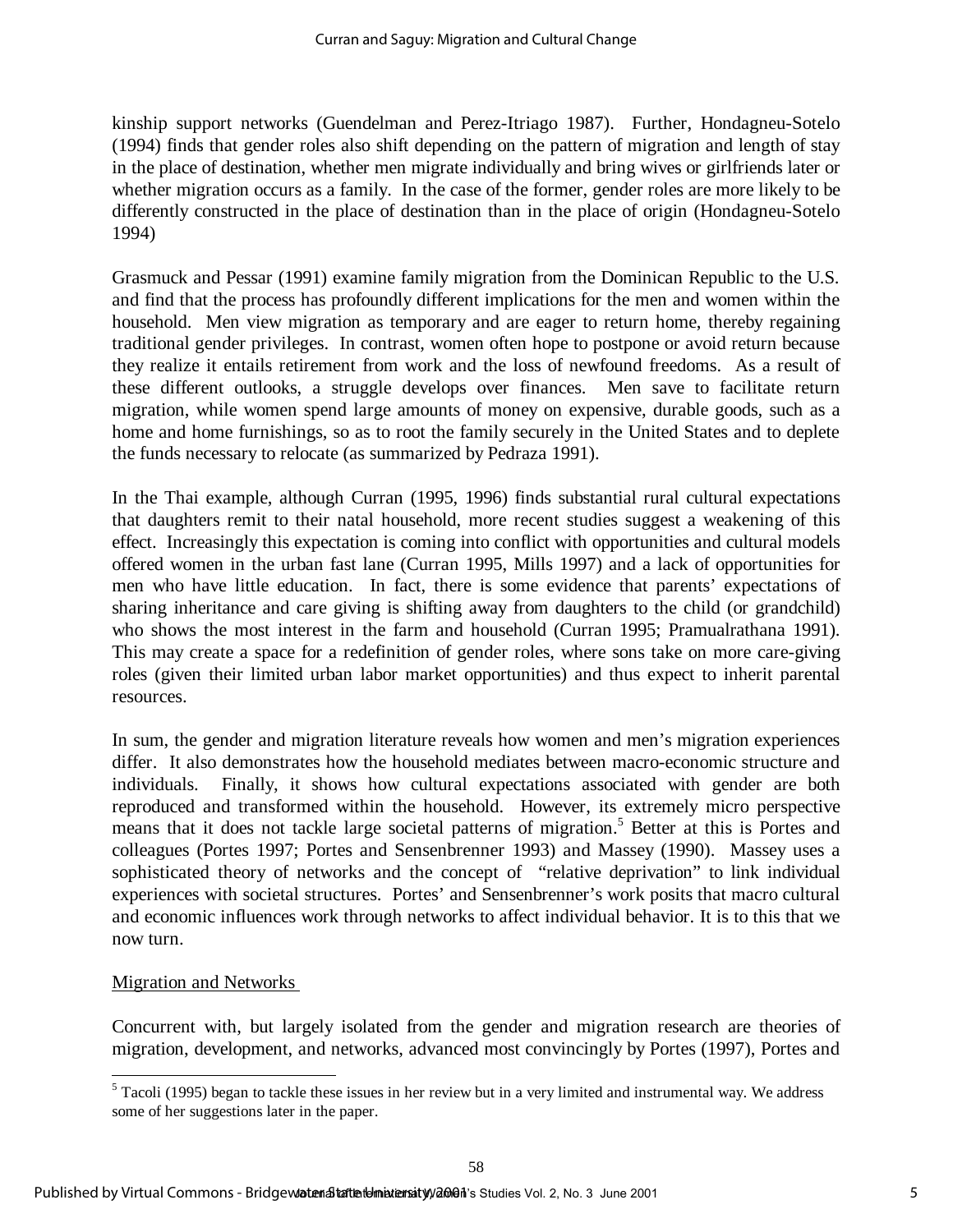Sensenbrenner (1993), Massey (1990, 1987), and Stark (1991). These compelling theories have broad implications for social and cultural change. They point to mechanisms inherent in migration that create momentum and lead to the augmentation of migration over time. They also show how patterns of migration and networks transform internal economies, for instance, when remittances result in greater inequality in the community of origin(Massey et al. 1987). Finally and most importantly, they show how social structures and individual positions within structures (social capital and embeddedness), such as migrant enclaves, can influence individual identity and behavior (for better or worse) (Portes and Sensenbrenner 1993).

Building on Portes and Sensenbrenner's work we will argue that networks are not only powerful conduits for instrumental information (Massey 1987, 1990), but that they also transmit values and cultural perceptions. Drawing on Berger (1967), we will demonstrate how beliefs become and remain meaningful if and only if one is integrated into networks of individuals who share those beliefs. If one fails to participate in such networks, which Berger calls plausibility structures, then one's beliefs are not confirmed or reinforced by others, making them susceptible to erosion. On the other hand, exposure to new networks with different beliefs will serve to challenge one's established world-view and offer alternative value systems. We will demonstrate how migration and migrant networks facilitate this process, leading to cultural transformation, in particular, in male-female relations. Many of our examples will draw upon research about rural-urban migration in Thailand. But the hypotheses put forth are expected to be just as applicable to other types of migration or movement across social and physical space.

We begin with a review of the work by Massey because his concept of cumulative causation provides the background and tools for understanding Portes and Sensenbrenner's ideas about embeddedness and social capital as they relate to migration. A review of the migration literature by Massey (1990) is useful for understanding how patterns of migration and networks can catalyze large, national and international patterns of social change. Below, we summarize the theory and its insights for migration and social change in some detail. Its key insight is that networks serve to link individual and household decisions to larger social structures and have a cumulative effect over space and time. We focus upon how *networks of obligation* link individuals (both migrating and non-migrating), *relative deprivation* motivates migration, and *trust* structures the content and formation of migrant network ties. Each of these concepts is inherently cultural in their construct and our discussion highlights how this is so.

## *Networks of obligation linking individuals*

Massey debunks the individualist assumptions of the most influential and widely used approach in migration, the individual cost-benefit model (Todaro 1989; Todaro 1986). He reveals that the assumptions of this model, in which migration decisions are based on the calculations of a rational individual who weighs her expected gains (e.g. employment or higher salary) against possible losses (e.g. deportation), are faulty. Rather than isolated agents, people are linked to one another through social networks. These connections have a ponderous effect on migration. The two central ways they shape migration include: 1) making migration less risky for individuals by circulating information among potential migrants, and 2) feeding subsequent migration, since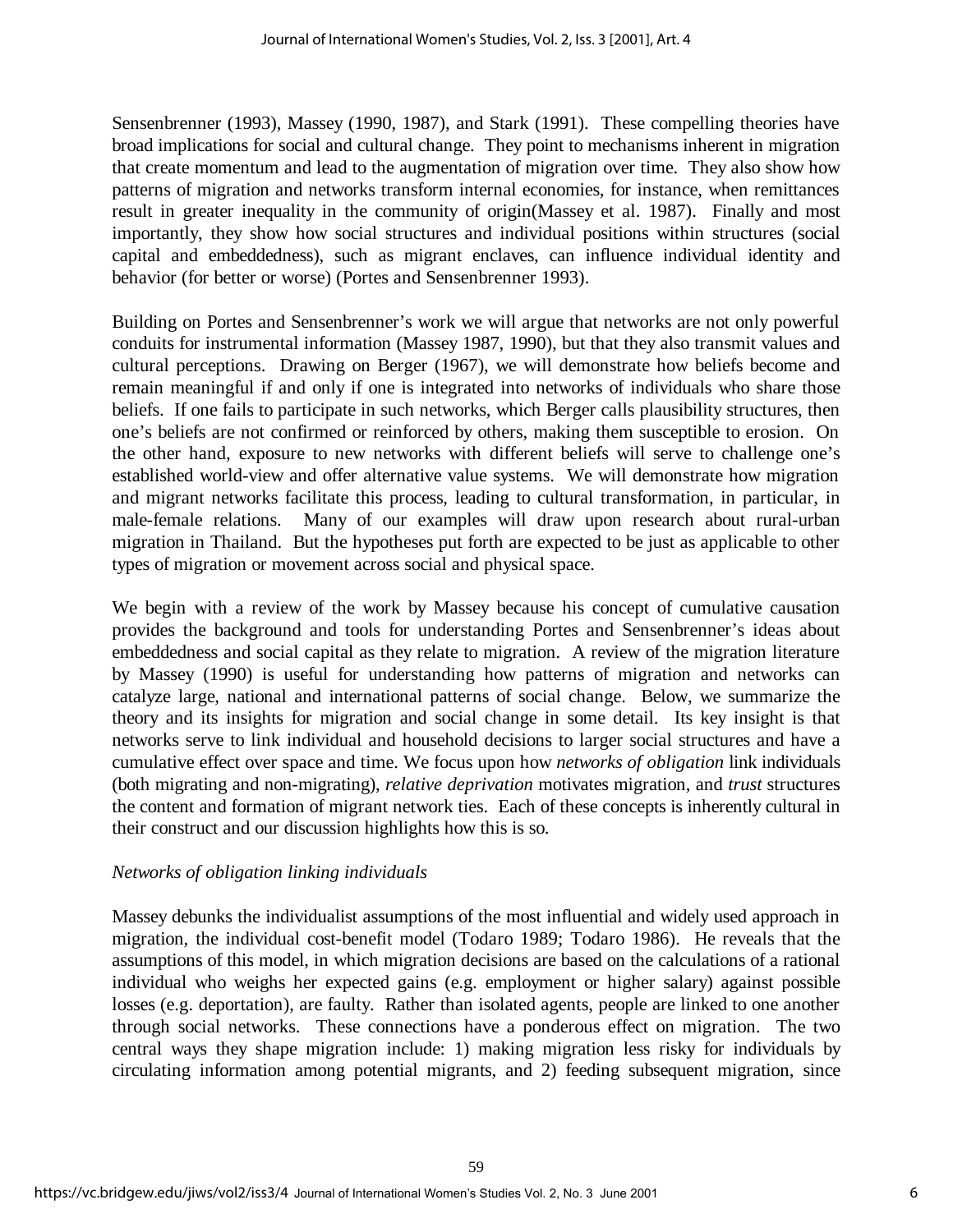kinship networks allow migrants to send remittances home, making migration a viable household strategy for diversifying economic risk.

Thus, the nature of migration changes dramatically over time. The initial associated high-risk declines for individuals as more of their family and friends migrate. This is because, denser networks of migrants provide potential migrants with increasingly reliable information about the opportunities and dangers associated with the place of destination and the migration process (Portes and Bach 1985; DaVanzo 1978; Massey 1990; Stark 1991). People in one's network also offer needed assistance, such as helping one find a job or a place to live. This facilitates the choice to migrate, making migration progressively more likely, which is what Massey refers to as "circular and cumulative causation" (Massey 1990:4). Because of this process, the profile of migrants shifts over time, from that of innovating, risk-taking youth to more typical individuals (Tacoli 1995).

Just as potential migrants expect kin or friends, who have already migrated, to assist them, so households of origin expect migrants to "help out" financially, by remitting a portion of their salary. Because of these expectations, households encourage select family members to migrate. As dense social networks reduce the risks of migration, households use migration to "diversify" economic risk. As long as the economies of places of origin and destination are weakly or inversely correlated, a viable household strategy for minimizing economic risk consists of having wage earners in both places (Stark 1991). This strategy relies on the assumption that migrants and non-migrants are *linked* through *networks of obligation* and *shared understandings* of kinship and friendship. These assumptions are not unreasonable, but shared understandings and obligation are likely to vary across members of a network. As the preceding section suggested, the cultural expectations of men's and women's behavior in different circumstances may mean that one or the other is more or less likely to share these understandings.

Portes and Sensenbrenner suggest some theoretical concepts that might explain networks of obligation and shared understandings. Through their refinement of the terms social capital and social embeddedness, Portes and Sensenbrenner suggest four kinds of trust that may be at work to reduce transactions costs between individuals, and by implication strengthen network ties and obligations. The first two are well worn in sociology: value introjection and reciprocity transactions (Portes and Sensenbrenner 1993, pp. 1323-1324). The first imbues economic transactions with moral motivations resulting from socialization as the basis for trust. The second incorporates the history of past successful exchanges with the norm to reciprocate as the basis for trust. The third and fourth types of trust are newer ideas and most interesting to the paper at hand. Bounded solidarity and the resulting trust among group members arises in particular situations where a common threat is recognized by many as a result of their shared identity, circumstance, or history. Invoking cultural symbols that reinforce this commonality serves to reinforce network ties of obligation. Finally, enforceable trust is more utilitarian and is based on the internal sanctioning capacity of the group either through ostracism or coercion (Portes and Sensenbrenner 1993, p. 1332). The ability of the group to enforce individual subordination to the group depends on the resources available in the community relative to resources available outside the community as well as its ability to monitor individual behavior (through tight knit networks resulting from both physical and social proximity).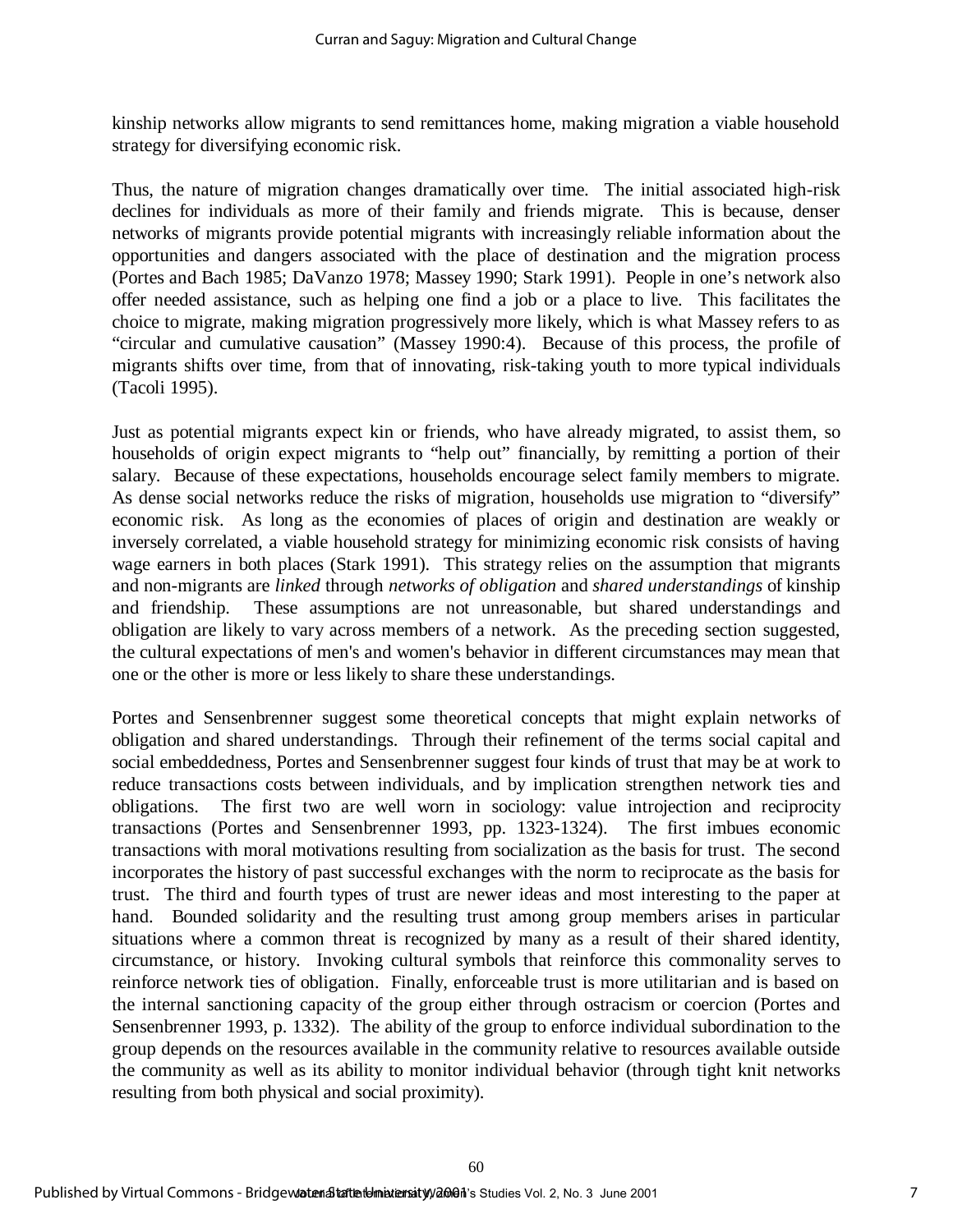Thus far, Portes and Sensenbrenner's descriptions and concepts are used in the context of immigrant communities in places of destination as opposed to Massey's concepts, which describes the phenomena from places of origin. In both cases the concepts might be expanded to networks in both places of origin and destination. Their concepts also differ from Massey's in terms of where social change occurs. In Portes and Sensenbrenner's formulation the group, either through socialization, invocation of cultural symbols and identity, or closure and resources weighs heavily upon individual behavior. Thus, the locus of action is found in the group, whereas in Massey's concept of circular and cumulative causation the locus of action is an interaction between the group and the individual. Combining these two concepts brings greater insight on the processes of social change both between and within places of destination and origin.

However, there is nothing in either Massey's or Portes and Sensenbrenner's ideas that would explain why men and women might behave differently. Although Portes and Sensenbrenner suggest some differentiation across class within the Cuban migrant community, there is little else to suggest within community variation. But, why would Dominican Republic men and women behave so differently? Or Thai men and women? The answers to these questions are pursued following a discussion of how networks are suggested to link time and space. This discussion is necessarily precedent because it introduces the concept of *relative deprivation*, a concept we find relevant for understanding the formation and changes in gender identity resulting from migration processes.

## *Networks linking time and space*

Work on networks and migration has further shown that individual decisions made at one point in time have profound effects upon social structures at later points in time. Moreover, they suggest that migrant networks can link economies of places of origin and destination so that they become inter-dependent. For instance, Stark et al. find that migration remittances from the United States back to Mexico have a strong impact upon inequality in the place of origin. Poorly developed migrant networks from places of origin increase income inequality in the place of origin, as few households have access to migrant income (Stark, Taylor, and Yitzhaki 1988; Stark, Taylor, and Shlomo Yitzhaki 1986). However, this may change as migrant networks grow and more people have access to similar sources of income (Massey 1990).

In addition, labor markets in the place of origin may change with increasing migration such that the outflow of migrants raises local wages to the point that wage differentials no longer provide a motivation to move. The possibility of inequality dissipating depends on levels of inequality between places of destination and origin, and how structures of production change. For example, Massey et al. (1987) find that on average a Mexican migrant's repatriated earnings constitutes 82% of a migrant's origin household income. The wage rates differ by six times between migrants and local wage laborers. Massey argues that earnings on this scale dwarf locally generated incomes and have profound distributional impacts on migrant communities.

Some of the effects of this kind of difference result in privileging some households' access to land and resources, transforming egalitarian places into places where the social context is characterized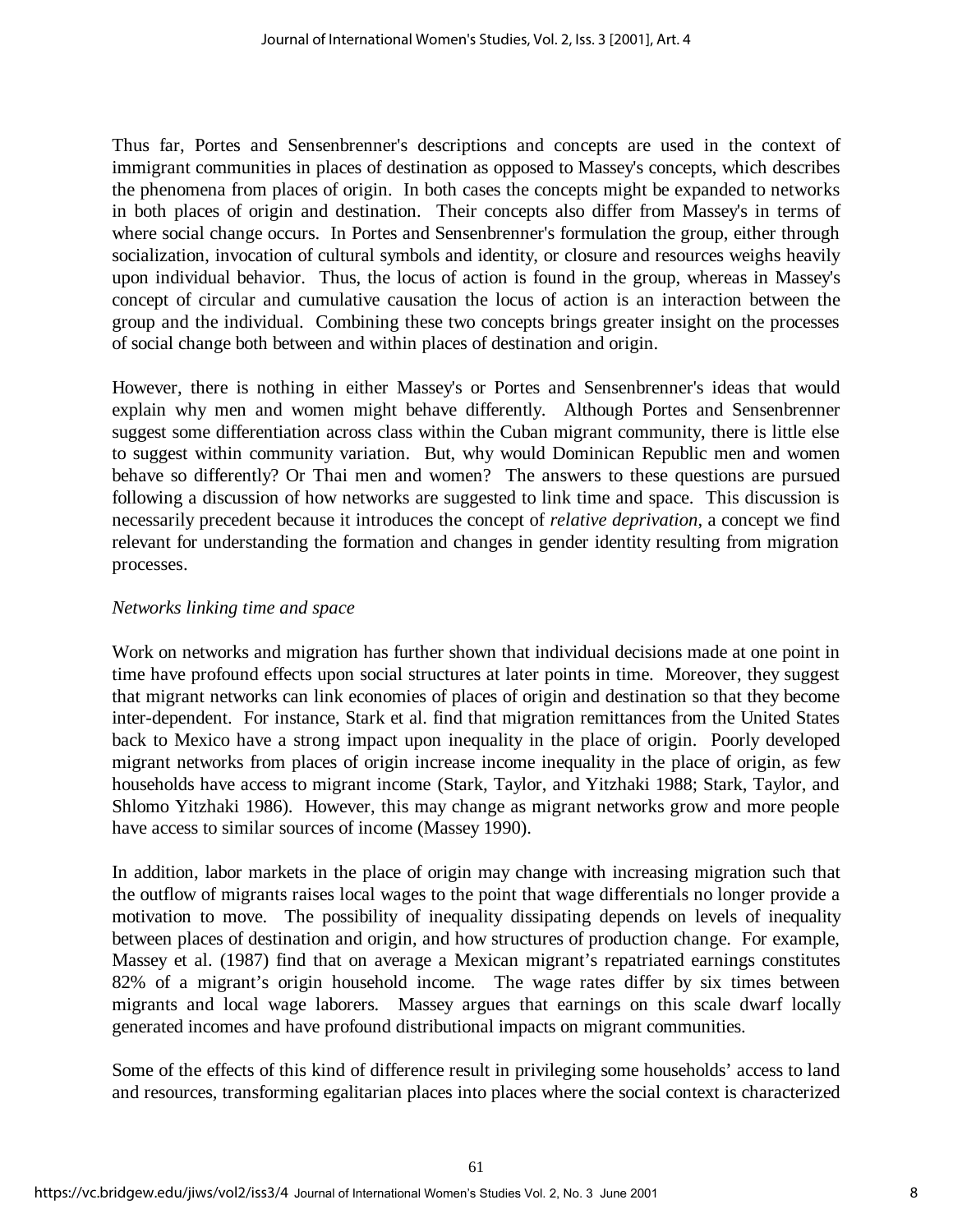by a few with economic and social power (Grasmuck and Pessar 1991; Massey 1990; Reichert 1979; Reichert 1981; Reichert 1982). In addition, traditional relations of production also change under some contexts. In the case of Mexico, after acquiring land, some households continue to diversify risks by allocating family workers across activities, specifically sending fathers and sons to migrate, and women and children to work in agricultural production (Reichert 1979; Reichert 1981; Reichert 1982; Mines 1981; Massey 1990). Or, investments in agricultural technology reduce the need for agricultural wage labor and increase unemployment.

The derivative expectations about the consequences of migration assume that relative deprivation and networks of obligation link individuals and communities across time and space. For networks of obligation, we have noted there may be significant differences between men and women (as suggested by the preceding review of the literature on gender and migration), which may differentially influence societal level outcomes. Similarly, relative deprivation operates through individual and group identity and one might expect that gender would be a significant distinction. And, therefore, the way in which people understand themselves, or construct their identity as either men or women can be expected to shape how relative deprivation operates and, in turn, social structures of production and inequality.

These ideas are incompletely developed in the migration literature and could benefit from works in the field of cultural sociology. There is a body of work in the sociology of culture that explores how people fashion identity (e.g.(Berger and Luckman 1967) and the role material things play in this (Csikszentmihalyi and Rochberg-Halton 1981) that holds great promise for migration and network theories. We will demonstrate how this work can speak directly to questions of relative deprivation and networks of obligation. We argue that different types of identity will lead to differential experiences of relative deprivation and different notions of obligation, thereby resulting in distinct patterns of migration motivation and behavior. Although many forms of identity are relevant, we will focus on gender identity variation in patterns of migration, according to gender.

## Culture, Gender, Networks and Migration

We begin with a discussion of the role of culture in a network theory of migration, theorized as a "socially embedded" and "circular and cumulatively caused" process. We consider two ways that culture enters this formulation. The first is through notions of relative deprivation and the second is through networks of obligation. Massey uses the concept of relative deprivation to designate strong desire for material goods, accompanied by a sense of entitlement, stemming from the realization that one's peers possess these goods. Relative deprivation is an explicit reference to the movement of ideas and shifting value schemes, in that it is only relevant when people's needs and desires change and can no longer be met by resources in the place of origin. Yet, Massey does not sufficiently explore the implications of this. Nor does the current formulation of network theory of migration sufficiently address the role played by networks of obligation. We discuss both and suggest that cultural meanings of gender may differentially affect the impact of relative deprivation and networks of obligation upon migration processes. We then proceed to suggest ways in which structural changes in places of origin and destination may be driven by different cultural meanings of gender, resulting in different networks and migration outcomes.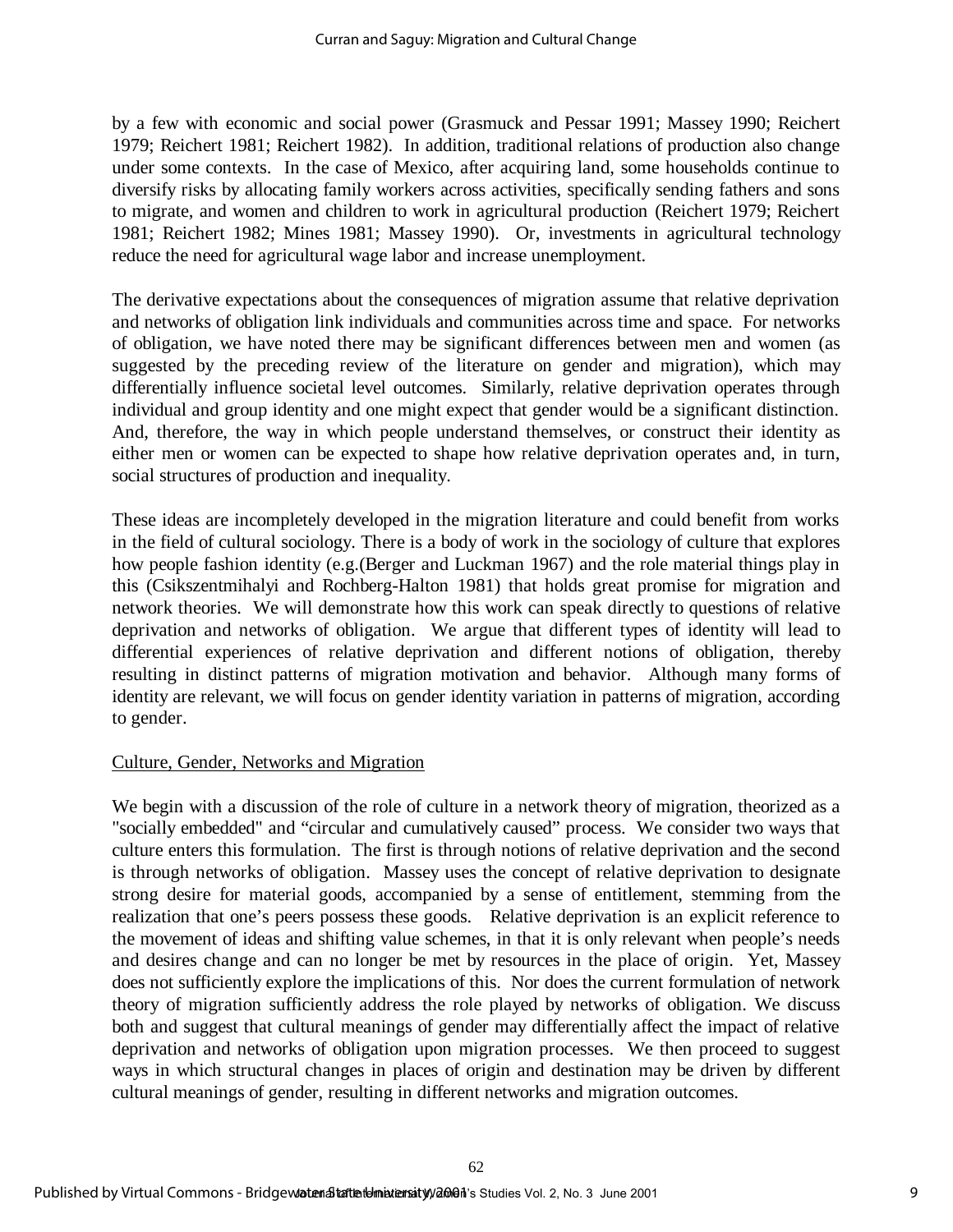#### *Relative Deprivation and Gender Identities*

The role of relative deprivation is central to Stark's (1991) formulation about household strategies and migration, and Massey incorporates it into his theory. According to these authors, feelings of relative deprivation involve contrasting habitual lifestyles at the place of origin with new ones at the place of destination and coming to desire the latter. This usually results in growing conspicuous consumption within the origin community (Massey 1990, 13), and/or the absorption and incorporation of destination value systems. Relative deprivation, which involves the clash of alternative cultural models, drives migration as individuals and households use migration and remittances to try to gain access to newly desired goods (Stark 1991). Unexplored thus far are questions of how men and women might differentially be influenced by relative deprivation.

Relative deprivation is not an automatic response to situations of inequality, nor is it a purely rational assessment of ownership of various resources. Rather, relative deprivation, or the perception that one unjustly lacks desirable resources that others possess, operates through personal identity. It presumes a sense of individuality, the capacity to evaluate one's own fortune against others, and a sense of which people are comparable to one another. According to Berger and Luckman (1967) such a focus on the individual is only possible in the modern day, when people have a multiplicity of group allegiances. A wide range of group identities accords people with choice among different values and worldviews. It is the particular blend that a person constructs from among these group cultures that makes her or him "unique." Pushing Berger and Luckman's theory of individuality further suggests that networks, which expose people to different social groups, not only transmit strategic information, but also serve as a conduit for new cultural values, identity, and desires. Exposure to new ideas and the subsequent impact on individual identity, in turn, fosters a pressing and urgent desire for market goods that are perceived as necessary for affirming the new identity (Csikzentmihalyi and Rochberg-Halton 1981).

Different kinds of identity influence the experience of relative deprivation, thereby changing migration motivation and behavior and gender is arguably the most central element of most people's identity. Fieldwork from Thailand demonstrates that men and women experience relative deprivation differently, resulting in differential patterns of migration and migrant networks. Specifically, in the case of rural Thailand, particularly intense conflict in female gender roles makes relative deprivation more profound for women. In order to understand why this is the case, some back ground on rural Thai gender roles as well as recent economic change that is making them less tenable is in order.

Traditional gender roles in Thailand assign women a heavily kin-based, domestic role, while young men are expected to be freer from the household, to "pay thiaw" or go adventuring. This may have been in the form of labor migration or as itinerant Buddhist monks, cattle sellers, and other traveling salesmen (Kirsch 1966). "Pay thiaw" is part of a gendered scheme, which encourages men to acquire status and social influence through association with peers and contact with institutions of power and knowledge by moving to urban centers (Limpinuntana et al. 1982; O'Connor 1995; O'Connor 1987). In turn, these contacts help migrant men find jobs and serve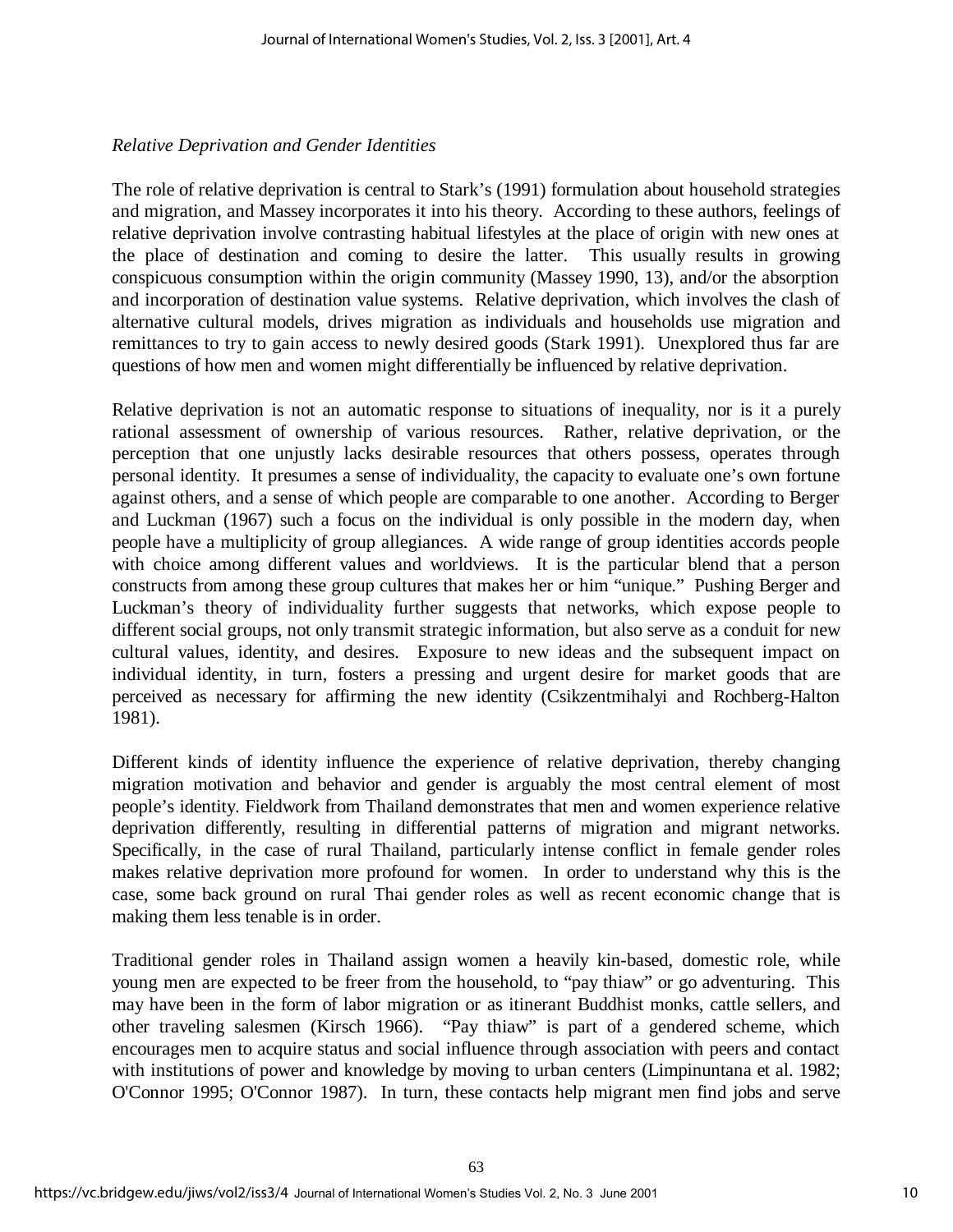the young men's households with access to resources like credit or local political influence (Limpinuntana et al. 1982).

In contrast, Thai women have traditionally had stronger ties to their natal households and have not been encouraged to develop non-kin ties or go far from home. Women's important contributions to the labor of growing rice and managing both commercial and subsistence farming operations have historically been well recognized. The matrilineal and matrilocal system has further served to reinforce and maintain the social and economic ties of women to their natal households. However, recent economic change has made gender roles, particularly female ones, less tenable. Land for growing rice, which was until recently the basis of the Thai economy, is becoming increasingly scarce. Meanwhile, urban economic opportunities are growing, and family size is declining. Thai men, who have traditionally migrated, continue to do so in this economic context. Because their gender identities have incorporated both rural and urban elements and since expectations for young men are relatively consistent between the farm and the city, these economic transformations do not entail major upheaval in male gender identity. For women, on the other hand, the story is different.

As scarcity of land and urban economic opportunity translate into higher rates of female migration, young Thai women are increasingly confronted with new, urban concepts of gender identity, which stress autonomy, sexuality, and consumerism (Curran 1996; Curran 1995; Yoddumnern-Attig 1992; Pramualrathana 1991; Yoddumnern-Attig 1992). Such an identity contrasts with rural identities, which primarily stress obligations to family, sexual modesty, and thrift. Young Thai women are exposed to such urban concepts of gender identity when they themselves migrate, where they acquire not only new skills but novel desires and conceptions of self. They can also encounter these identities through contact with peers who have migrated.<sup>6</sup> Often, their experience is charged with longing for the material "markers" of urban identity, such as clothing or makeup. In fact, part of the drive to join the urban labor force and stay within it, despite miserable working conditions, is exposure to new desires (such as independence, consumer goods, etc.) and the new need to fulfill them (Enloe 1989). The following account of a 21 year-old Thai woman, employed as a textile worker, beautifully illustrates this dynamic. She explains how seeing her friend, who worked in Bangkok, led her to migrate as well:

She wore beautiful clothes. When she saw me, her greeting was, "Oh ho! How did you get so run-down looking? Want to come work with me? [That night] I lay thinking, "I ought to go give it a try." I dreamed that I would go [to the city], work really hard, and save money to help my family. I lay unable to stop thinking about this until I slept, I got up early in the morning and at once rushed to find my friend. I was so happy that I could go with her. I got my clothes ready and said good-bye to my brothers, sisters, father and mother (cited in Mills 1997:37).

This excerpt demonstrates the conflict Thai women feel between competing concepts of femininity. The non-migrant is confronted by her friend and ridiculed for looking run-down. At the same time, her justification for migrating appeals to traditional gender role sensibilities ("save

l

<sup>&</sup>lt;sup>6</sup> This does not exclude or diminish the effect of mass media upon cultural meanings. The media also serves to shape cultural meanings about identity, but in a less personal way and probably indirectly by reinforcing the influence of returning migrants. Images in the mass media may be much more salient and meaningful if migrants look, act, and tell stories that are similar to those images in the mass media.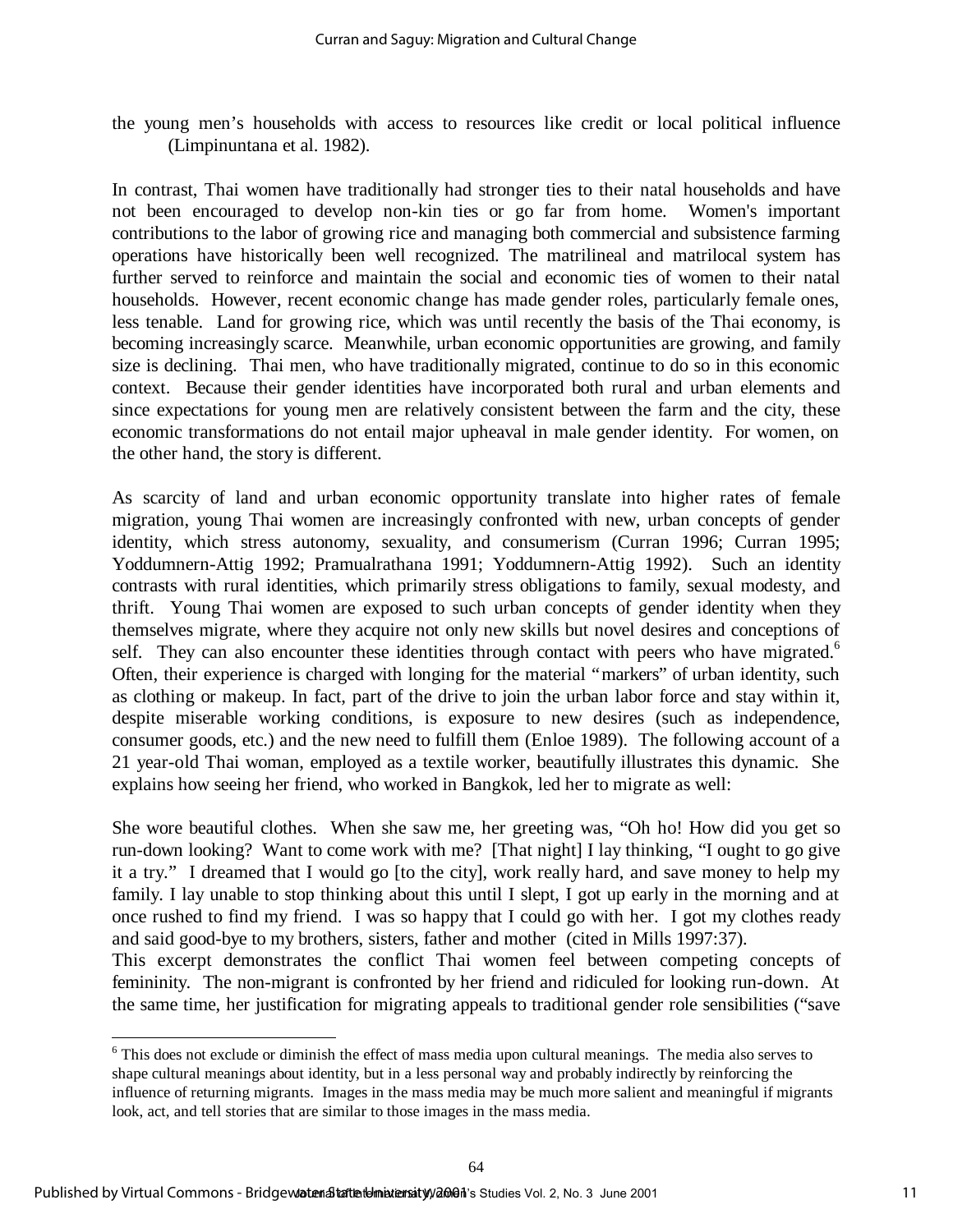money to help my family"). As Berger and Luckman (1967) would predict, this tension is exacerbated because these young women participate in social networks that ascribe to contradictory worldviews. If they were to cut off ties from either their rural family or urban friends, the values of the rejected group would wither on the vine from disuse. Instead, social networks link these women to both groups, causing them to feel torn between two reference groups. The migrant network is often composed of similarly aged women, friends or kin, who travel and live together in the place of destination and whose new friends are similarly situated living in close proximity to each other. This social and physical proximity affords close monitoring of individual behavior - where encouragement of slightly risky or nontraditional behavior and material consumption is likely. At the same time, family in the place of origin use the networks of kin to remind children of their obligation to remit. In contrast, men's migration behavior is less oriented toward the group and is historically less socially controlled.

## *Networks of Obligation and Gender Roles*

Massey (1990) and Stark et al. (Stark and Lucas 1988; Stark 1991; Stark et al. 1986) suggest that both networks and remittances are based on culturally determined kinship obligations, and serve the interests of both non-migrants and migrants, thereby becoming self-enforcing. But how do kinship obligations become self-enforcing? Drawing on Portes and Sensenbrenner's work, we suggest that this process is mediated by the characteristics of the network (e.g. density and composition) and the transmission of norms. Migrant embeddedness in dense social networks offers resources and opportunities that motivate an individual's sense of obligation and commitment to the group as well as his or her identification with the group and its needs. For example, Curran (1995) shows that a migrant is more likely to remit wages back to the household of origin when she or he came from a place that has had a high level of out-migration to the same destination. One interpretation of this finding is that individual behavior is shaped by a migrant culture that reinforces normative expectations about remittances. For example, the following focus group discussion with young men from a rural village (Curran 1994:182) demonstrates the normative reinforcement of migrant networks:

*Interviewer:* "What will parents do if children do not send money home?"

*Young man #1*: "They cannot do anything much more than call their children to come home."

*Young man #2:* "Sometimes they ask their children's friends to deliver their words to their children. A word of warning."

*Interviewer:* "How do parents call their children back?"

*Young men together:* "By writing letters. But if the children still do not return, their parents will go to find them."

The ability to "call their children home," deliver "a word of warning," or "go find them" depends on the density of ties between the place of origin and destination. In addition to information, normative expectations are conveyed through these ties. Moreover, primarily kin-based are more likely than non-kin based migrant networks to reinforce normative expectations about kinship obligations, independent of their distance from the place of destination.

Again, gender composition may also affect the strength of kinship ties within a network. If, as is widely believed, women's networks are composed of stronger and more kin-based ties than men's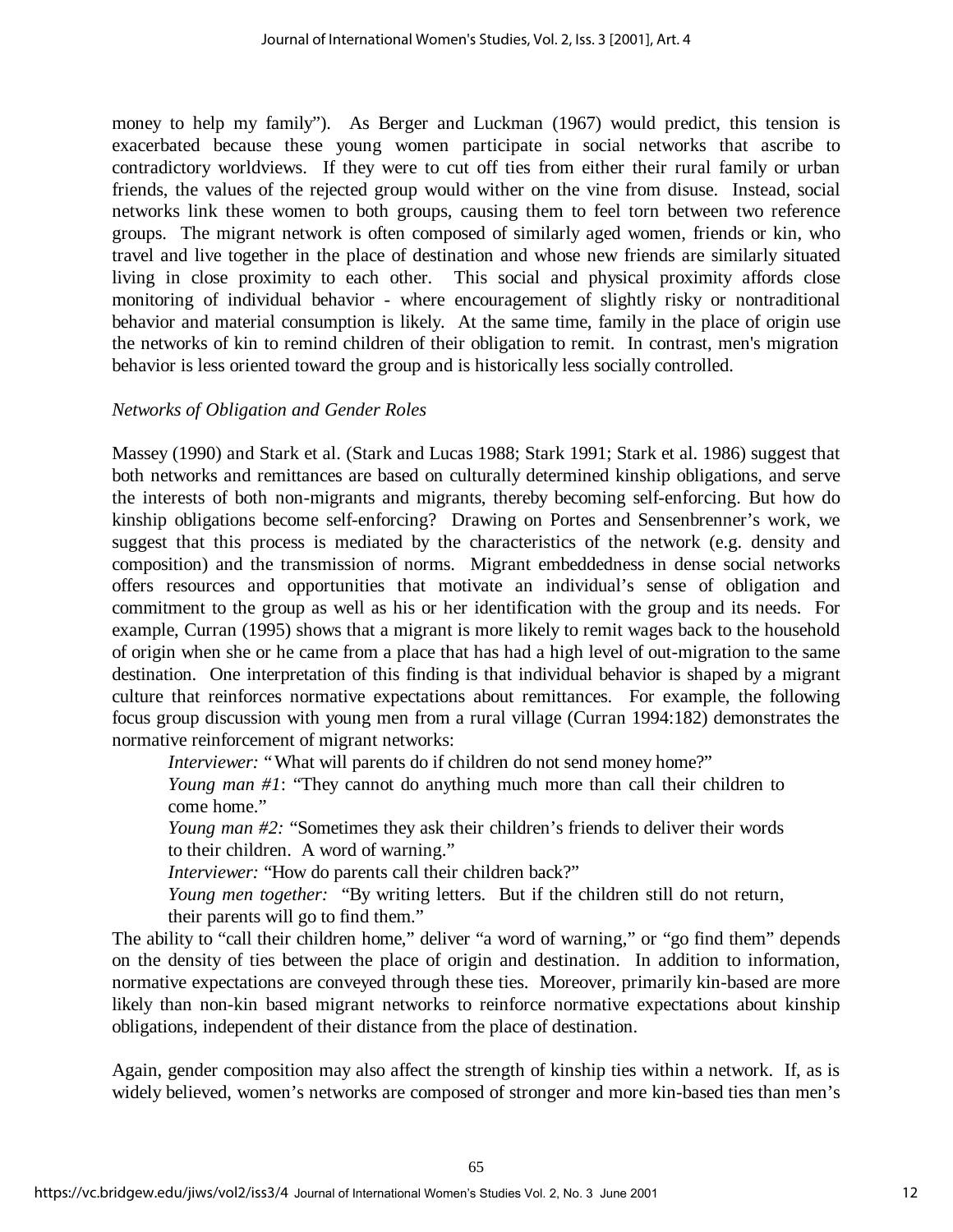(Smith-Lovin and MacPherson 1993), households may prefer that women, rather than men, migrate, because they will be more tightly linked to the household and maintain the normative expectations of social support. Fieldwork experiences in Thailand suggest that parents recognize the important role kinship ties play in fostering a sense of familial obligation among migrants. For instance, Thai parents are more likely to agree to a daughter's moves if she goes with a relative or close friend. This seems to calm fears of what parents consider the most important risks daughters face: sexual relationships or exploitative working conditions. Parents also explicitly explain, however, that kinship networks also serve to reinforce close ties with the household of origin. In contrast, perhaps because there is less perceived danger for young men in the city or because the family is less economically reliant on their remittances, sons are much freer to leave, even on their own or with non-kin.

This demonstrates how normative expectations regarding gender influence the types of networks, i.e. kin or non-kin, in which men and women respectively participate. Different types of networks may, in turn, have differential impacts on migrants at the places of destination. For instance, research on rural Thailand (Mills 1997) suggests that strong kin networks among young female migrants put tremendous pressure on them to send generous amounts of money home and in other ways demonstrate their loyalty. She suggests that men, who are involved in less kin-based networks, do not feel such pressure.

## *Gender, Networks, Trust and the Formation of Ties*

Network analysis does not give sufficient attention to how networks are formed or the content of social ties (Emibayer and Goodwin 1994). Clearly migration is a fertile ground for historically and culturally sensitive accounts of networks and economic action like remittances (Portes and Sensenbrenner 1993). One motivation for Portes and Sensenbrenner's work is to define social capital. In doing so, they use terminology that is based in discussions of trust and exchange relations. By returning to that literature, we propose more detailed consideration of the formation and content of social ties. For this, we draw on work by Yamagishi and Yamagishi (1994) examining social exchange and networks. They argue that their are three kinds of trust: a) competence or reputation, which is the belief that someone is capable of achieving a given goal or task; b) mutual assurance, which is based on the knowledge of the incentive structure surrounding the relationship, similar to Portes and Sensenbrenner's (1993:1325) term: enforceable trust, (Yamagishi and Yamagishi 1994); c) good will, a cognitive bias, very much a product of early socialization, in which one feels a sense that one is more likely than not to be treated fairly. Similarly, Zucker (1986) also distinguishes between three different kinds of trust, two of which are additions to the above list. The first, called character based, refers to people's tendency to have greater confidence in people that seem to share the same "background," for instance, are from the same ethnic group (this is closest to Portes and Sensenbrenne's (1993: 1324) term: bounded solidarity. The second, process-based trust, is confidence in a given person based on positive past experiences (or, in Portes and Sensenbrenner's (1993: 1324) terminology: reciprocity transactions. The third, institution-based trust, is confidence in a person's competence because they possess some kind of certificate, like a degree or credential, from an institution, e.g. a university (Zucker 1986), which corresponds with Yamagishi and Yamagishi's term: reputation.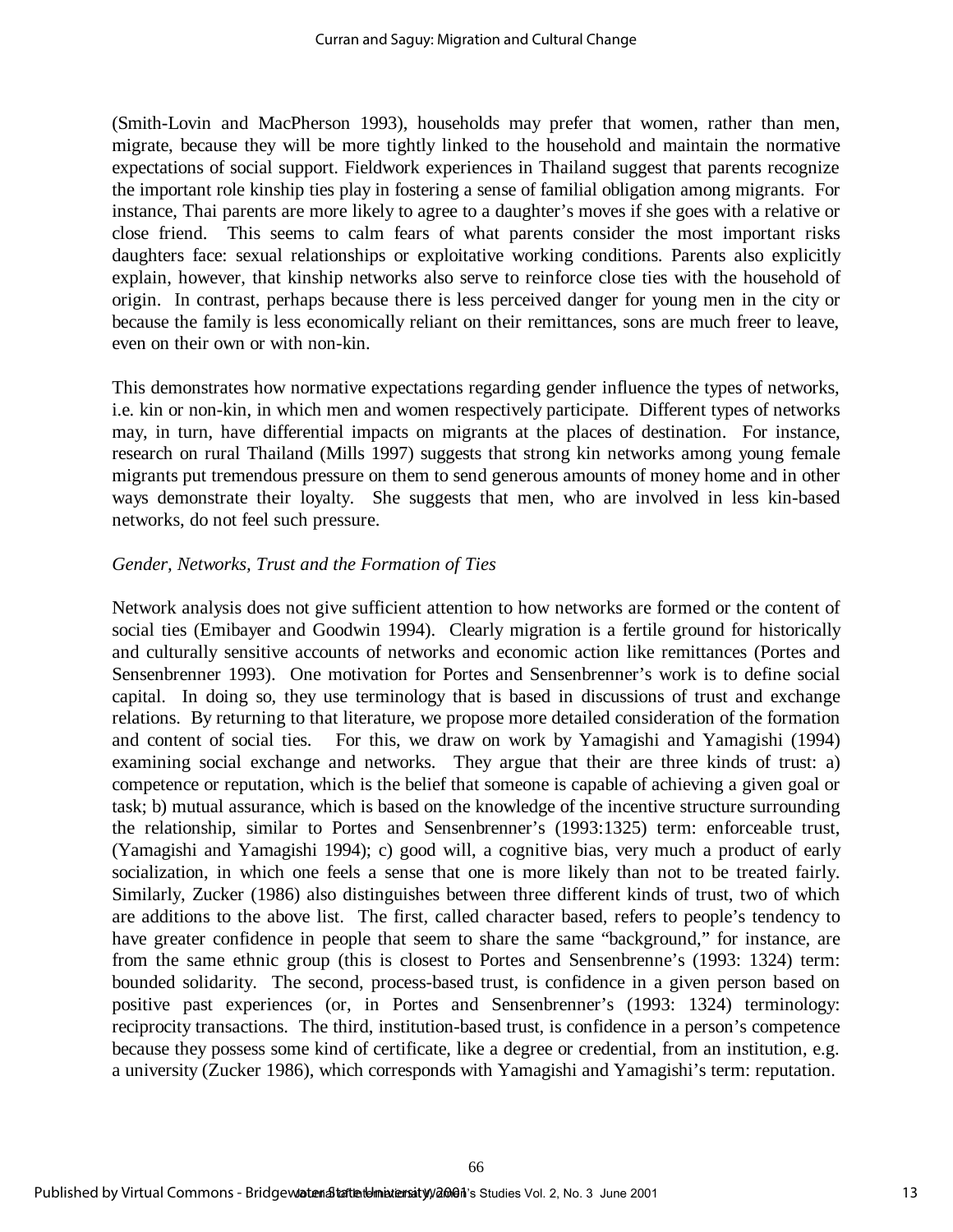For our purposes and in the case of migration, household networks, and remittances, the types of trust that are most relevant include: a) assurance based on embeddedness in dense social networks, b) good will based on cognitive bias (based in childhood experience), c) process, based on past interactions, and d) bounded solidarity or identification with a group. We will demonstrate how each of these can be used to improve theories of migration, networks, and remittances.

Assurance is based on embeddedness in dense social networks: this is effectively the concept used by Massey to explain how migration becomes a cumulative process through networks. The denser the networks become between place of origin and destination, the greater the assurance that people have in the information relayed by the networks and the greater their confidence in the people within them. This is because information appears consistent across messengers. In addition, this also means that more and more people migrate, as they know more migrants. Moreover, households are more likely to use migration as a strategy for diversifying economic risk, if they have confidence that strong networks will insure that migrant family members remit home.

Good-will trust that is grounded in early socialization might in fact be more variable than Yamagishi and Yamagishi imply (they dismiss it as a cognitive bias). After all, types of early socialization vary. In particular, if attitudes towards women in the household change, this may have an impact on the gender gap in feelings of good will to the family. Previous research on migration and immigration suggests that there is considerable national variability in the goodwill felt alternatively by men and women towards the family. For instance, research suggests that female migrants from Mexico (Hodigneau-Sotelo 1994) and the Dominican Republic (Grasmuck and Pessar 1991) to the United States are less likely than their male counterparts to want to return home. As part of a strategy to postpone or preclude return, they spend money on expensive items for the home, which serve to anchor the family comfortably in the U.S. and squandering money that could be used to finance a return. On the other hand, research on Thailand suggests that women tend to remit more than men and to nurture strong ties with their family. This difference in gender gap could be fruitfully analyzed as a difference in good will, that may be fostered during child socialization. Messages about the worth of women are communicated to girls at a young age. Girls that grow up feeling that they are not treated fairly in the household may learn to lack good will for their family. If those women migrate, this lack of good might translate into a reluctance to return home and resistance towards financially helping their family, if the relative opportunities in the place of destination are greater. In contrast, if girls are raised in a way that makes them believe that their families essentially treat them fairly, they are more likely to feel a sense of goodwill towards their household. In other words, Yamagishi and Yamagish's concept of good will may be more based on previous experiences than they acknowledge. Certainly, Zucker's concept of process-based trust would suggest that people are more likely to trust their families if their past experiences have fostered confidence.

But the whole premise of migrant networks is that they are circular and cumulatively caused. They are in motion, as are the cultural norms that flow through them. So, if gender expectations shift such that women are thought of more as autonomous beings, "modern women," rather than "dutiful daughters," they may continue to migrate but remit less. Or, concepts of sons could shift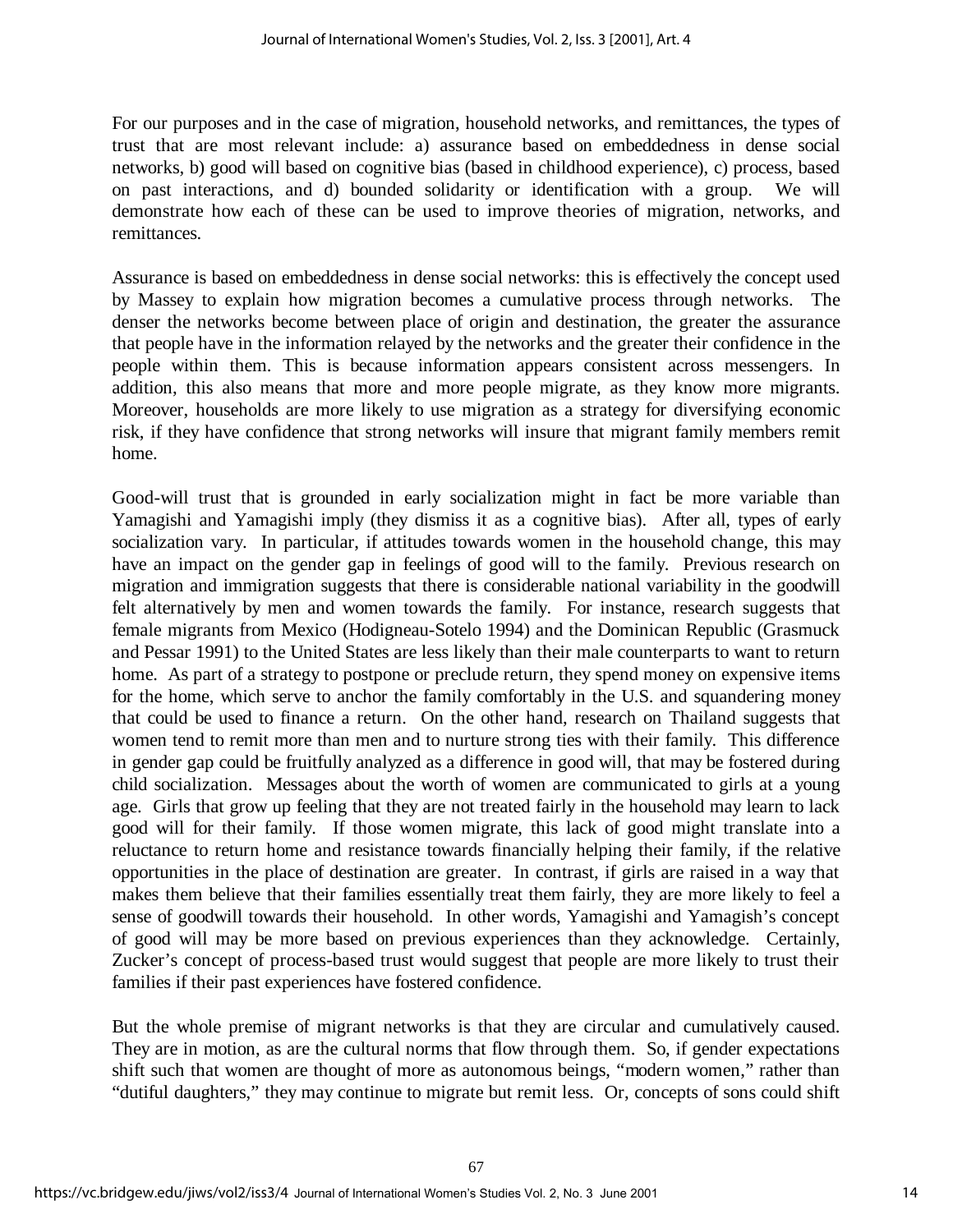to that of the "good son" (Curran 1995), much like the "dutiful daughter" (Mills 1997), so that men could comprise more of the migrant stream without remittance rates being jeopardized. Large economic change (e.g. urbanization) may provoke such cultural evolution. Alternatively, ideological conflict over gender roles and young adults' obligation to their parents could revolutionize economic institutions and monetary exchange within the family. This could occur in much the same way that the "sacrilization" of children between the 1870s and 1930s in the United States transformed, ended, or gave birth to major institutions like child work or labor, child insurance, baby farms and adoption agencies (Zelizer 1994).

Finally, trust based on bounded solidarity or group identity as the basis for network formation may be very different across men and women with very different consequences. As mentioned earlier, women in Thai society may identify with the family and kin group more readily than men, resulting in greater likelihood of succumbing to group pressures to conform to norms of reciprocity. In the Dominican Republic identity with one's gender and rights as a woman motivated outmigration. The story is thus (see Grasmuck and Pessar 1991, pp. 144-147): initial rural outmigration of men from primarily petty capitalist and capitalist classes of the countryside, left women at home confined to household activities. Male migrants were reluctant to relinquish control over farming decisions by allowing their wives either the option to work on the farm or manage agricultural wage laborers. Women, according to Grasmuck and Pessar, resented this lack of responsibility especially in the face of more difficult times within the household economy as a result of lost, male labor. As this quote highlights, although the motivation to migrate is explicitly stated as to save money for the household, the appeal is more to the woman's identity as an individual and freedom from patriarchal constraints:

"On a visit to Juan Pablo, my cousin saw the way my husband was making me wait on him hand and foot, and the way he'd yell if everything wasn't perfect. She said she didn't see such behavior in New York. She said, "Wait till you get there. You'll have your own paycheck, and I tell you, he won't be pushing you around there the way he is here." After that I just kept reminding my husband about how expensive it was to keep a house in Juan Pablo and a house in New York. I also told him about how much money other women were making in New York." (Grasmuck and Pessar 1991, p. 147).

The reasons for migrating are multiple, but as with the Thai case, part of the motivation in the Dominican case is a result of an appeal to the woman's identity as a woman. The salience of the appeal is palpable and, as Grasmuck and Pessar point out, reinforced upon the women's arrival in New York. As the following quote suggests there is a significant rearrangement of household relations:

68

"We are both the heads [household heads]. If both husband and wife are earning salaries, then they should rule equally in the household. In the Dominican Republic it is always the husband who gives the orders in the household. But here, when the two are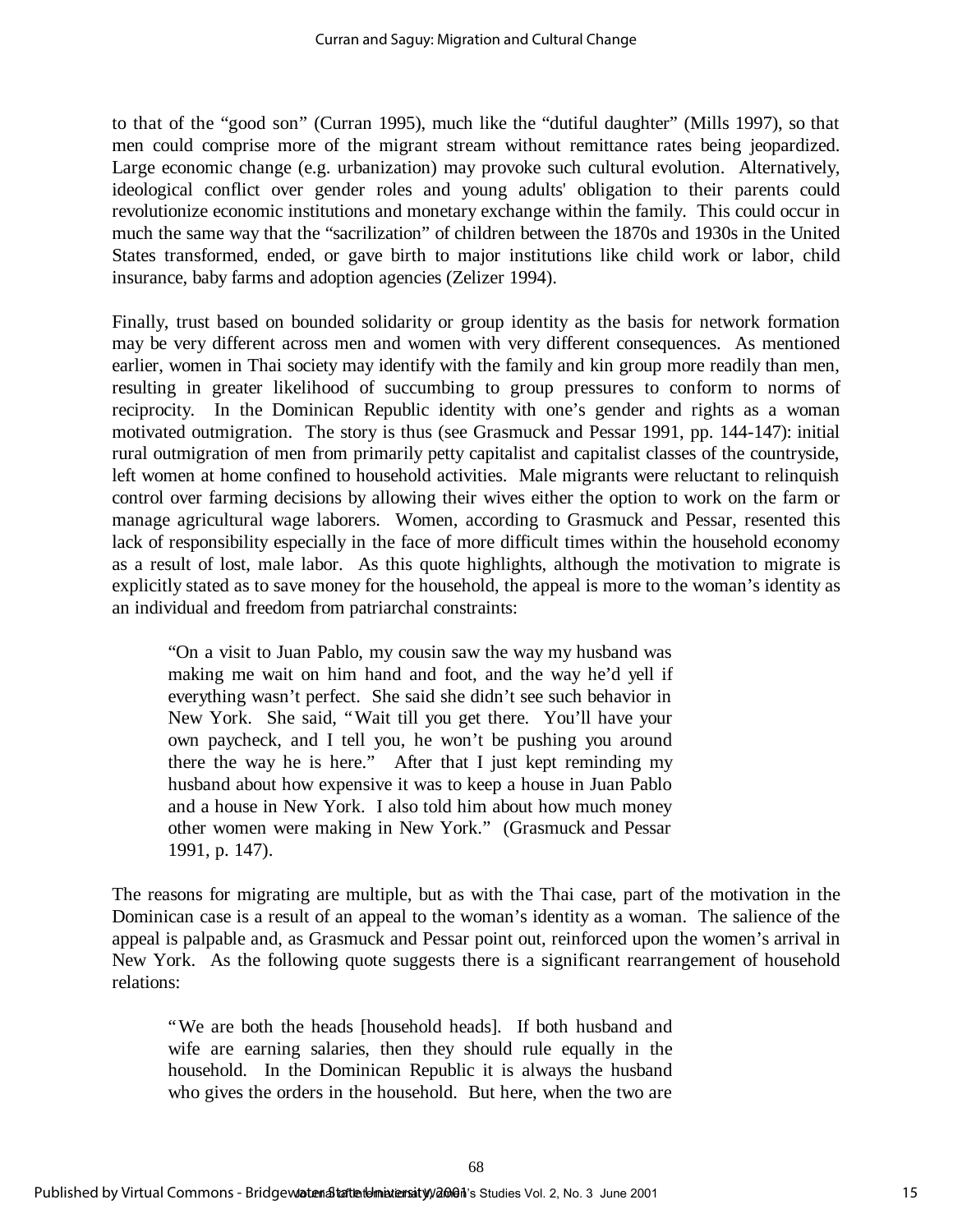working, the women feels herself the equal of the man in ruling the home." (Grasmuck and Pessar 1991, p. 151).

This equality also spills over to the sharing of domestic duties in the U.S., unheard of in the Dominican Republic. Thus, it may not be surprising that Dominican women invest in durables and housing in the U.S. rather than save frugally for a quick return to the Dominican Republic. What is not clear from Grasmuck and Pessar account is how men's and women's different motivations might be reinforced socially. In the Thai case, it is clear that tight kinship networks and highly focused migration (either to factories to live in dormitories or to construction sites) serves to compel migrant women to face conflicting social identities and obligations. In the Dominican case, the tie to home is less riveting, but the concentration of women in particular occupations dependent upon networks of other women for employment (men's U.S. labor market opportunities are less restrictive), may serve to catalyze women to identify as Dominican women in the U.S. rather than just Dominican immigrants (there is some hint of this in relation to women's lack of labor militancy relative to men's militancy).

Gender, Networks, and the Structure of Production and Inequality

Implicated in the preceding two subsections is the potential of networks to reinforce the gender selectivity of migrant streams. One way is through the provision of information. This is reinforced in two ways: through obligations to the place of origin and by employers in the place of destination. In the place of origin, a decision to migrate may depend on whom the information comes from, since some sources are more trusted than others. Offers of assistance from female friends and relatives to potential migrants may facilitate migration intention (Tacoli 1995). Thus, given the gender segmentation of labor markets in places of destination, networks may influence the composition of migrants to specific destinations. In addition, employers take advantage of networks, especially kin-based ones, to recruit labor (Grasmuck and Pessar 1991; Wolf 1994). Experienced laborers provide the necessary socialization and on the job training that facilitates ready incorporation of new migrants into the economy and production system. This is an explicit strategy on the part of factory managers in Thailand (Curran 1994), Indonesia (Wolf 1994), and New York (Grasmuck and Pessar 1991). This system of relations between production, networks, places of destination, and origin seems to be particularly facilitated by women migrants (Curran 1994; Grasmuck and Pessar 1991; Wolf 1994).

Moreover, networks can shape the economic and social makeup of the place of destination by, for instance, leading to segregation of migrant groups in their new destination. In these instances, dense, kin-based networks promote intense, continuing involvement in kin groups and may slow down assimilation and acculturation in destination areas. Adaptive assistance, provided by these networks, is often regarded as contributing to the isolation of migrants from the receiving society, within segmentation already prevalent in the destination area. So, while dense networks serve to reinforce ties to places of origin, they also limit migrants' opportunities by restricting ties to the larger society.<sup>7</sup> On the other hand, these migrant enclaves can serve as a source of resources (both financial and social capital) if the composition of the network is sufficiently class diverse

l

 $<sup>7</sup>$  Both Filipino men and women are likely to be working in the domestic service sector of the Italian economy.</sup> This is an unusual occupation for Filipino men and may result from the earlier, high migration rates of Filipinas, the control of network resources by Filipinas (Tacoli 1995).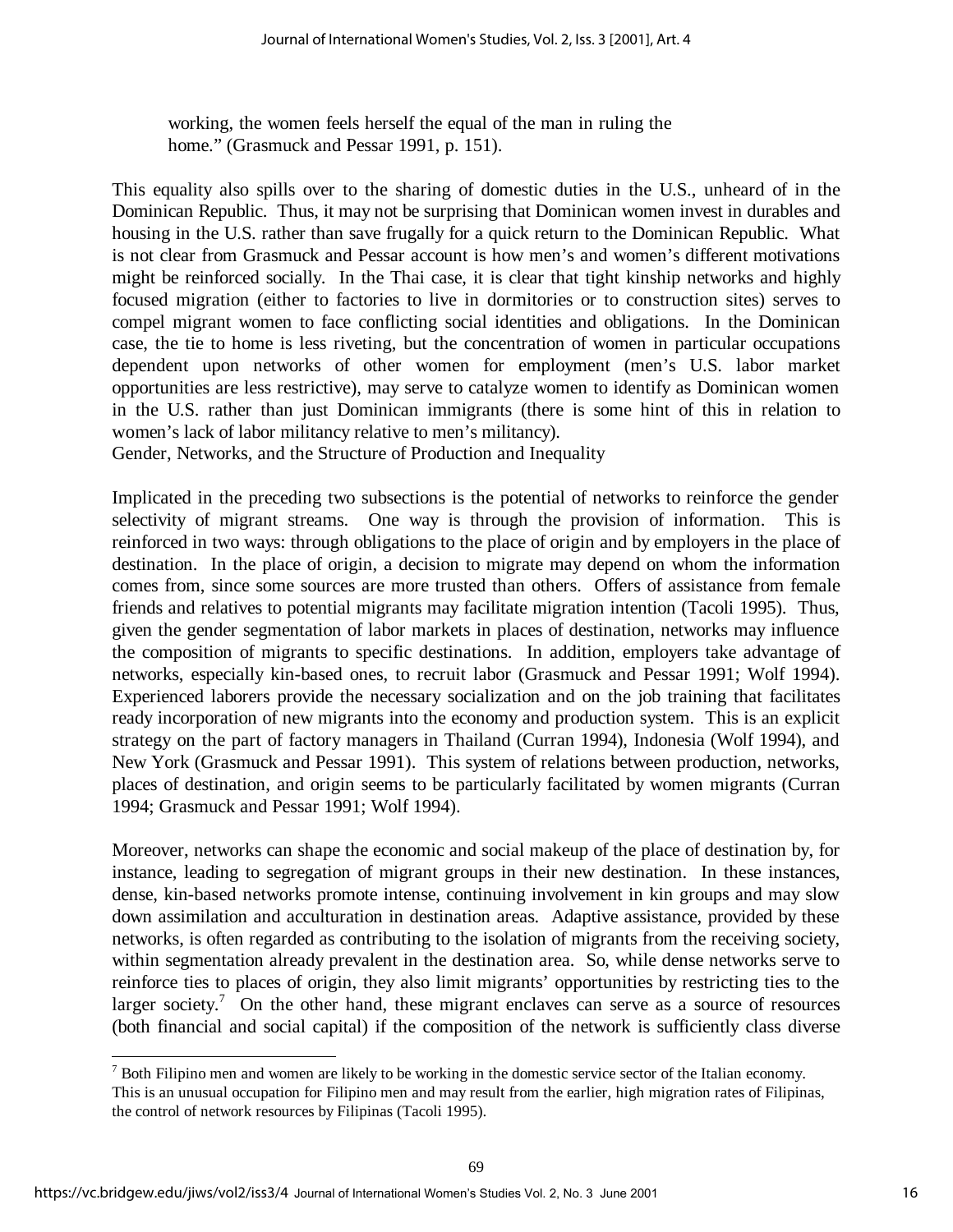(Portes and and Sensenbrenner 1993). Although gender is not mentioned in this literature, much labor movement of women, especially if it is single women or independent moves, tends to be highly class segregated, thus limiting women's opportunities for mobility (Schenk-Sandbergen 1995).

Remittances, which have a dramatic effect on the community of origin's economy and the way they drive migration, are also greatly affected by several aspects of gender. These include: 1) gender ratio among migrants, 2) balance of power between men/women over household resources in the community of origin, 3) gender norms and expectations, and 4) sex-segregation in the economy. One might expect that if the ratio of female to male, rural-urban migrants fell in Thailand, for example, remittances would also decline, which could have a profound impact on the rural or origin communities. Or, in the case of the Dominican Republic, a higher ratio of women to men would lower the rate of remittances.

Moreover, we expect that reciprocity, which insures remittance, is dependent on feelings of goodwill and potential opportunities at home, which will vary by gender and cultural context. Women feel fewer obligations to remit home if home is oppressive, as is the case of the Dominican Republic (Grasmuck and Pessar 1991) or Mexico (Hodigneau-Sotelo 1994). Women are more likely to remit if they have some power in their households of origin and something to gain from their households of origin (e.g. inheritance of parental land), as is the case in rural Thailand. Moreover, gender norms and expectations regarding familial expectations, unless significantly challenged, have an independent effect on likelihood of remittance.

The gendered structure of labor opportunities (Chant and Radcliffe 1992; Fernandez-Kelly 1983; Ward 1990) further shapes the flow of resources. Thus, in Thailand, women have access to the low wage, low skill manufacturing jobs located in the export processing zones outside Bangkok and along the eastern seaboard of the country. Also, women have greater access to the rapidly growing service sector jobs in the country (not only prostitution). These jobs are generally more stable than those for men, who continue to predominate in the seasonal or transitory occupations of construction and agricultural wage labor. For women, these steadier jobs allow them to remit more than men. Elsewhere, where different jobs are available to women, such as domestic service, or operatives (in the case of Dominican women), women might remit less because the wages may not be adequate.

We also suggest that the selectivity of migration may influence relations of production and gender in places of origin. For instance, in a place like Thailand, where women were traditionally critical participants in agrarian production, their out-migration, especially to steady, manufacturing or service sector jobs, serves to increase reliance upon technology and men. The women's absence, in turn, raises men's status in the place of origin, displacing women's relatively good position within the household and farm economy. $8$  This portends profound economic and cultural changes to rural society. On the other hand, migrant selectivity sometimes serves to reinforce traditional gender relations, as is the case in the Dominican Republic, where the resistance of migrant women to return from the U.S. means that those who are left in the Dominican Republic are less exposed

l

 $8$  There is some debate about women's status in Thailand, but generally it is agreed that within the household they have considerable decision-making power relative to their neighbors in East Asia (Keyes; Esterik)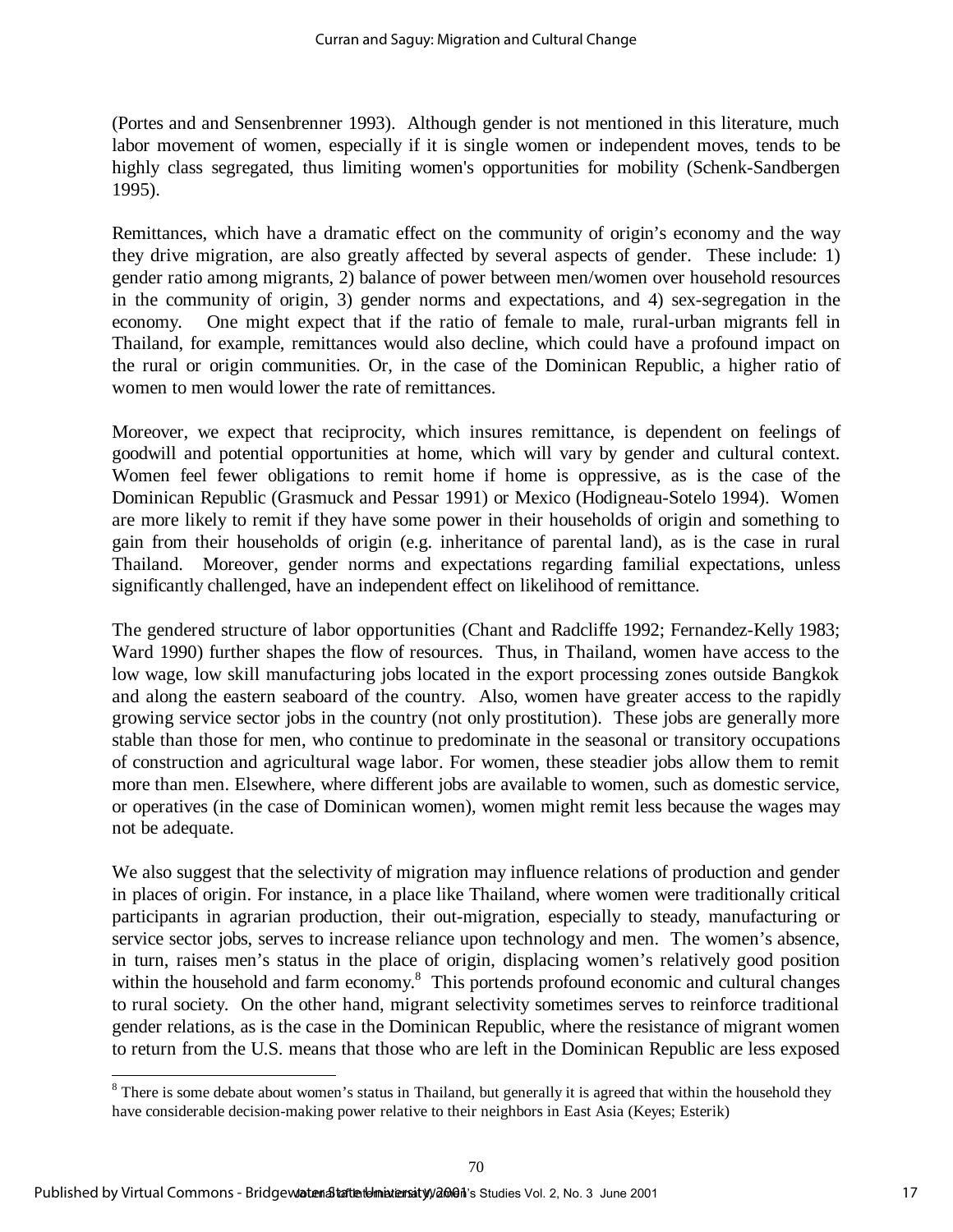to alternative, less oppressive gender regimes. Combined with the fact that acceptance of traditional gender relations may also be higher among women who remain, cultural perception of gender is relatively stable in home communities of the Dominican Republic.

#### Conclusion

We have reviewed the literature on gender and migration and the literature on migration and networks to demonstrate that each has provided important new insights on migration processes. We have attempted to demonstrate how these isolated fields might speak to each other, thereby contributing to a better understanding of migration and cultural change. Drawing upon the literature on the sociology of culture, we showed that network ties are more than transmitters of information. Their size, composition, and density also serve to challenge or reinforce cultural forms of organization, particularly gender relations. We suggested that gender identity (as embodied in relationships) shapes the kinds of ties within networks and that network characteristics and macro changes brought about through migration, in turn, influences cultural expectations about gender. This circular process shares the dynamism described by the theory of migration networks, while attributing more nuanced meanings and variable consequences to networks. Thus, we suggest ways that gender inequality may be magnified, challenged or diminished through the influence of networks of meaningful social ties defined by identity (relative deprivation), obligation, and trust, via migration.

In trying to understand the distinct but varying remittance behaviors of men and women migrants across the globe, we have suggested that measurement of networks is important. This is not a new insight. Many others researchers in the field of migration have suggested the importance of measuring network size, composition, and density, as well as an individual's position in the network as newcomer, initiator (centrality), or gatekeeper. Regarding these previous measures of networks and their importance in models predicting migration behavior, we have suggested adding some complexity to the measures by considering gender as an important component of all these measures.

However, we believe our contribution is not just an additive one to previous theories. We also suggest that migration theories, to be more complete, must consider the meaning of the ties binding individuals within a network and the motivations for forming network ties. In doing so, one realizes that not all network ties are the same across all migrants. In our case, one realizes that the ties that bind migrants in Thailand are very different for men and women resulting in very different patterns of remittances. The difference in ties is intimately related to how gender identity is reinforced and challenged by migration. Similarly, but with very different outcomes, the ties that bind Dominican migrants are also differentiated across gender. Men's and women's identities not only motivate migration differently, but the networks themselves serve to reinforce these identities creating divergent patterns of remittance to the place of origin and investment in the place of destination. The effects are profound at the level of the individual, the group, or the society.

The structuring of identity formation and change has potential impact upon the way resources are distributed within a society. In the case of Thailand, the story is yet incomplete, but there is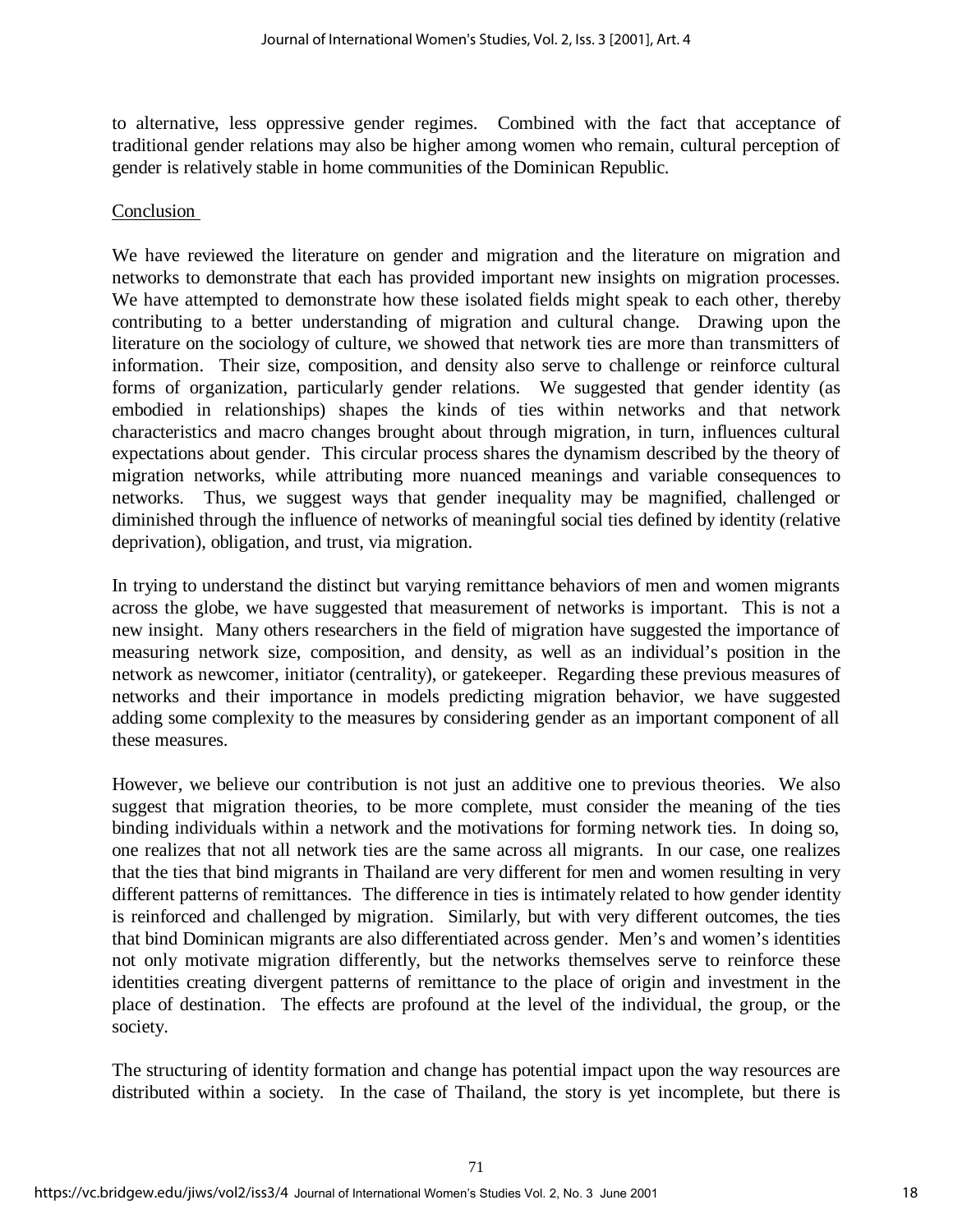potential for a change in gender relations within the family such that young men are more privileged than in the past, gaining access to parental resources that used to be transferred to daughters. But gender identity formation, as reinforced by embeddedness in migrant networks, may also serve to maintain women as a docile labor force, committed to their families in places of origin. This serves larger market interests as well as the interests of the family, rather than the woman. Similarly, in the case of the Dominican Republic, identity formation, as served by women's migrant networks, supports the maintenance of tenuous labor positions in the urban, U.S. labor market, ironically because the networks appeal to women's freedom from patriarchy and unwillingness to return to domination within their homes in the Dominican Republic. Male identity in both cases does not face these conflicts. In the case of Dominican men it means resources flow back to their place of origin, and at the same time they are more willing to challenge relations of production in the place of destination, through strikes and other forms of resistance. Their source of identity and strength is found in the place of origin with consequent commitment to it. For Thai men, their networks are less confined to kinship networks and more likely associated with patron-client relations, which facilitate mobility and access to resources for themselves. In addition, the flexibility in their identity with their household of origin may allow them to take advantage of parental resources if they are so inclined and demonstrate commitment to providing some care and farming.

This leads us to insights on cultural change. As the cultural theorist Anne Swidler (1986) predicts, culture during such "unsettled times" seems to operate as competing and allencompassing ideologies. If we think of migration responding to and creating "unsettled times," defined by Swidler as moments in time and space where competing ideas about the way society is or should be organized flourish, we might think of the migration process as useful in understanding how shifts from unsettled to settled times might occur (Swidler 1986). In the case of Thailand, young women migrants are not free to pick and choose from among either urban or rural values pertaining to womanhood. Instead, they are pressured to choose between sets of competing ideologies. Change occurs as women become involved in more networks that bridge the urban and rural settings. Being involved in these networks creates and reinforces new values that are a compromise of the two initial ideologies. Although initially unsettling in their impact, networks also serve to *settle* the times by enabling such cultural compromise. These changes might normalize migration behaviors and new meanings regarding being a man or a woman in Thai society. One of the problems with Swidler's arguments is the lack of explanation for how times become settled or unsettled. In fact, we suggest that networks are one way to get at this question. What we know about network structures is that social change occurs through innovators, gatekeepers and around the margins of networks. Migrant networks are particular important vehicles for cultural change precisely because migrants are often considered innovators, migrants serve as gatekeepers to facilitate the movement of others, and early migrants are situated at the margins of several different networks. The process and their network position can explain the shifts from settled to unsettled times and cultural change.

#### References

Berger, Peter L. and Thomas Luckman. 1967. *The Social Construction of Reality*. Garden City, NJ: Doubleday Anchor.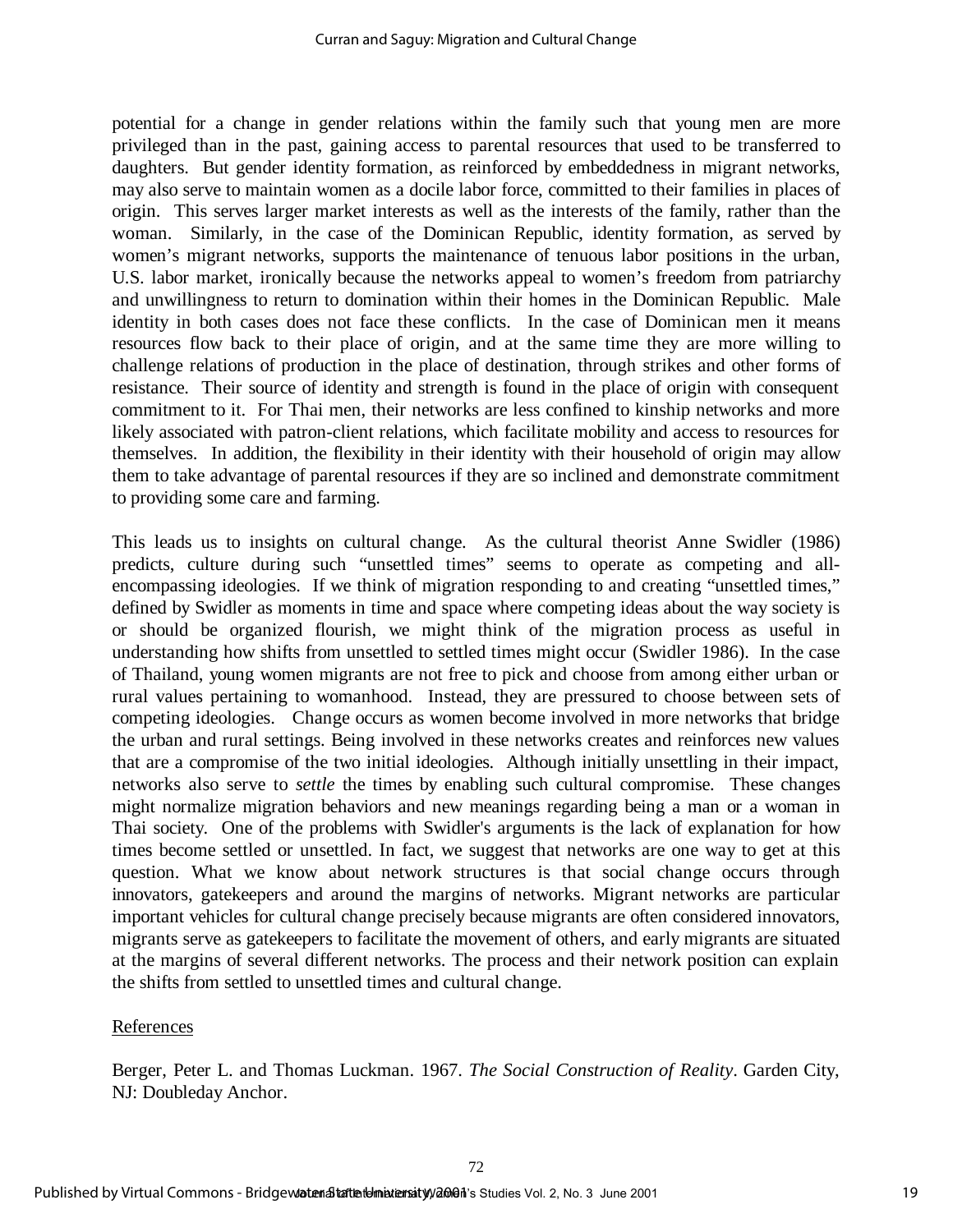Bilsborrow, Richard and United Nations. 1993. *Internal Migration of Women in Developing Countries*. New York: United Nations.

Bravo-Ureta, Boris E., Ricardo E. Quiroga, and Jorge A. Brea. 1996. "Migration Decisions, Agrarian Structure, and Gender: The Case of Ecuador." *The Journal of Developing Areas* :463- 76.

Casterline, John and R. Knight. 1993. "Social Structure and Fertility Change." *Annual Meeting of the Population Association of America* .

Chant, Sylvia and Sarah A. Radcliffe. 1992. "Migration and Development: the Importance of Gender." *Gender and Migration in Developing Countries*, Editor Sylvia Chant. London and New York: Belhaven Press.

Constable, Nicole. 1997. *Maid to Order in Hong Kong: Stories of Filipina Workers*. Ithaca: Cornell University.

Csikszentmihalyi, Mihaly and Eugene Rochberg-Halton. 1981. *The Meaning of Things: Domestic Symbols and the Self*. Cambridge, UK: Cambridge University Press.

Curran, Sara R. 1994. "Household Resources and Opportunities: The Distribution of Education and Migration in Rural Thailand." University of North Carolina, Chapel Hill, NC.

——— . 1995. "Gender Roles and Migration: "Good Sons" Vs. Daughters in Rural Thailand." *Seattle Population Research Center Working Paper 95-11*. University of Washington.

——— . 1996. "Intrahousehold Exchange Relations: Explanations for Education and Migration Outcomes." *Seattle Population Research Center Working Paper No. 96-5*. University of Washington.

Datta, Kavita. 1995. "Rural Homes and Urban Dwellings? Gender, Migration and the Importance of Tenure in Gaborone, Botswana." *International Journal of Population Geography* 1:183-95.

DaVanzo, Julie. 1978. "Does Unemployment Affect Migration? Evidence From Micro Data." *Review of Economics and Statistics* 60:504-14.

Deere, Carmen D. 1978. "The Differentiation of the Peasantry and Family Structure: A Peruvian Case Study." *Journal of Family History* 3(4):422-38.

DeJong, Gordon, Kerry Richter, and Pimonpan Isarabhakdi. 1995. "Gender, Values, and Intentions to Move in Rural Thailand." *International Migration Review* 30(3):748-70.

Emibayer, Mustafa and Jeff Goodwin. 1994. "Network Analysis, Culture, and the Problem of Agency." *American Journal of Sociology* 99(6):1411-54.

Enloe, Cynthia. 1989. *Bananas, Beaches & Bases : Making Feminist Sense of International Politics* . London: Pandora.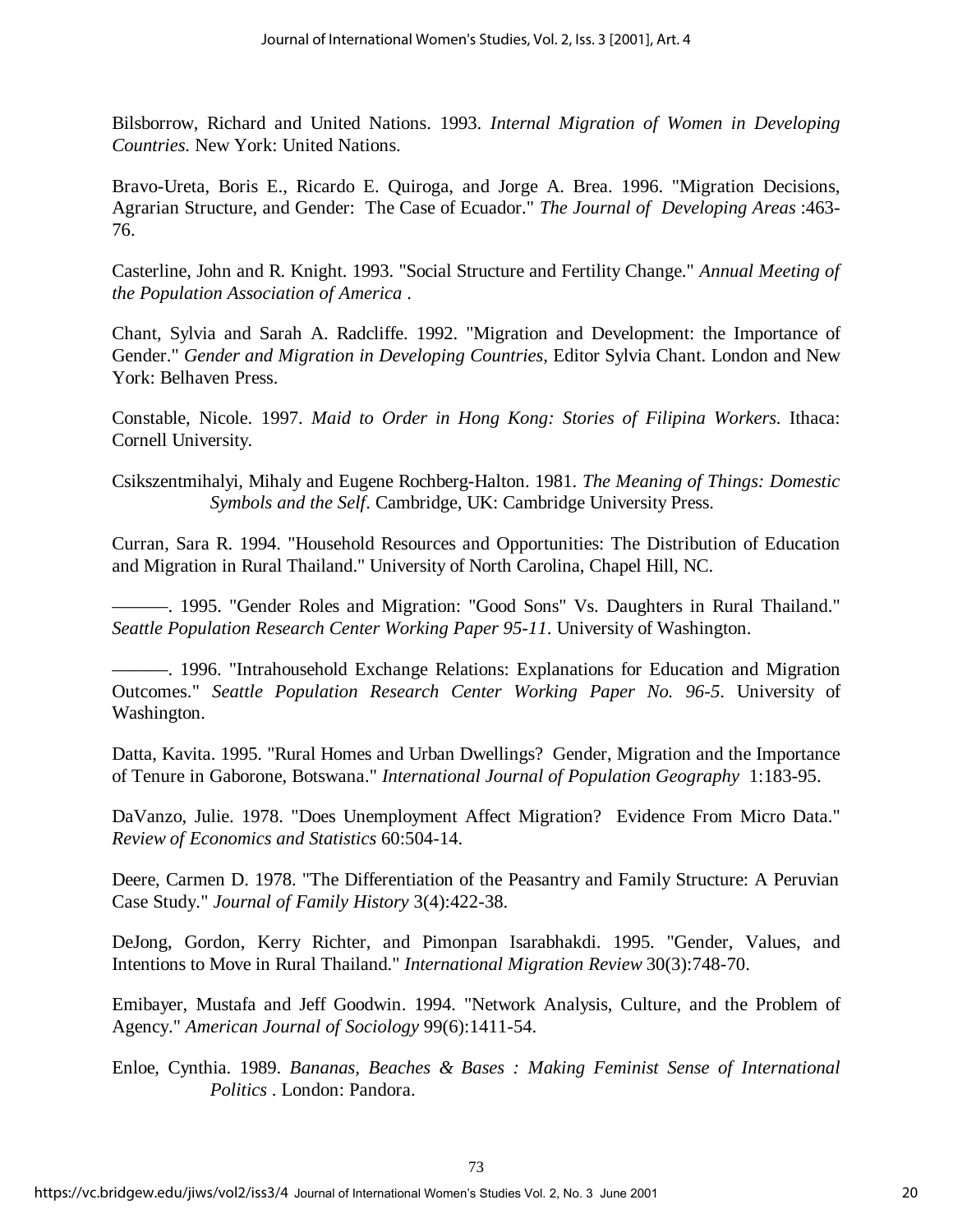Fernandez-Kelly, Maria P. 1983. "Mexican Border Industrialization, Female Laobr Force and Migration." Pp. 205-23 in *Women, Men and the International Division of Labor*, editors June Nash and Maria P. Fernandez-Kelly. Albany, NY: University of New York.

Grasmuck, Sherri and Patricia R. Pessar. 1991. "Between Two Islands: Dominican International Migration." Pp. 1-161 in Berkeley//Oxford: University of California Press.

Guendelman, Sylvia and Auristela Perez-Itriago. 1987. "Double Lives: The Changing Role of Women in Seasonal Migration." *Women's Studies* 13:249-71.

Hagan, Jacqueline M. 1998. "Social Networks, Gender, and Immigrant Incorporation: Resources and Constraints." *American Sociological Review* 63(February):55-67.

Hammel, Eugene A. 1990. "A Theory of Culture for Demography." *Population and Development Review* 16(3):455-85.

Hondagneu-Sotelo, Pierrette. 1994. *Gendered Transitions: Mexican Experiences of Immigration*. Berkeley, Calif.: University of California.

Jones, Gavin. 1993. "The Role of Female Migration in Development." Pp. 325-44 in *Internal Migration of Women in Developing Countries*, editor Richard Bilsborrow and United Nations. New York: United Nations.

King, Russel and Henrietta O'Connor. 1996. "Migration and Gender: Irish Women in Leicester." *Georgraphy* 81(4):311-25.

Kirsch, A. T. 1966. "Development and Mobility Among the Phu Thai of Northeast Thailand." *Asian Survey* 6:370-378.

Lauby, Jennifer and Oded Stark. 1988. "Individual Migration As a Family Strategy: Young Women in the Philippines." *Population Studies* 42(3):476-86.

Limpinuntana, Viriya, Aran Patanothai, Terd Charaoenwatana, Gordon Conway, Manu Seetisarn, and Kanok Rerkasem. 1982.

.*An Agroecosystem Analysis of Northeastern Thailand*. Khon Kaen, Thailand: Khon Kaen University.

Massey, Douglas. 1990. ""Social Structure, Household Strategies, and the Cumulative Causation of Migration"." *Population Index* 56(1):3-26.

Massey, Douglas, Rafael Alarcon, Jorge Durand, and Humberto Gonzalez. 1987. *Return to Azatlan: The Social Process of International Migration From Western Mexico*. Berkeley, CA: University of California.

Menjivar, Cecilia. 2000. *Fragmented Ties: Salvadoran Immigrant Networks in America*. Berkeley, CA: University of California.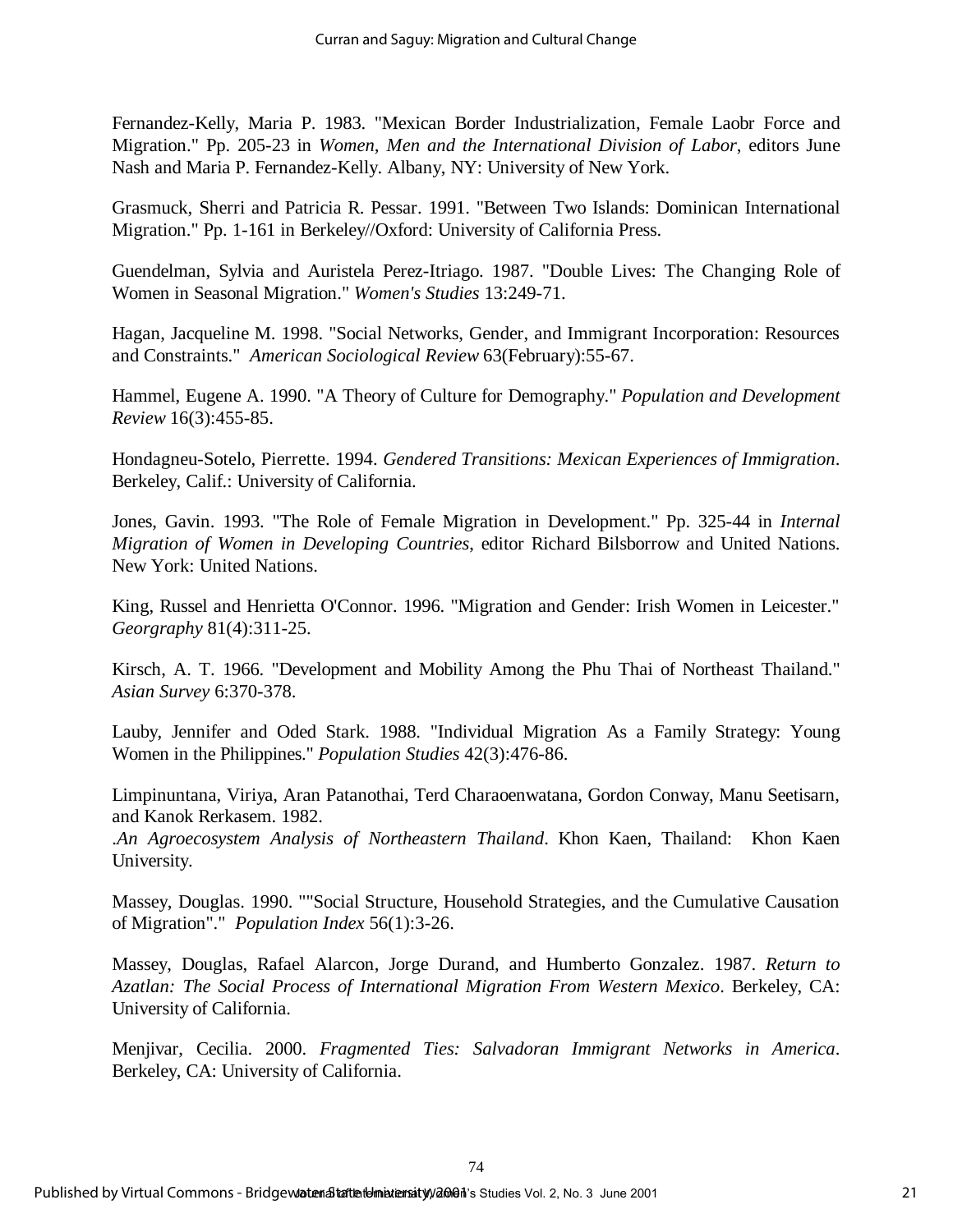Mills, Mary B. 1997. "Contesting the Margins of Modernity: Women, Migration, and Consumption in Thailand." *American Ethnologist* 24(1):37-61.

——— . 1999. *Thai Women in the Global Labor Force: Consuming Desires, Contested Selves*. New Brunswick, NJ: Rutgers University Press.

Mines, Richard. 1981. *Developing a Community Tradition of Migration: A Field Study in Rural Zacates, Mexico and California Settlement Areas (Monographs in U.S.-Mexican Studies, No. 3)*. La Jolla, CA: University of California at San Diego.

O'Connor, Richard. 1987. "Mechanical and Organic Solidarity in Bangkok." *Contributions to Southeast Asian Ethnography* 6:13-26.

O'Connor, Richard A. 1995. "Indigenous Urbanism: Class, City and Society in Southeast Asia." *Journal of Southeast Asian Studies* 26:30-45.

Pedraza, Silvia. 1991. "Women and Migration: The Social Consequences of Gender." *Annual Review of Sociology* 17:303-25.

Portes, Alejandro. 1997. "Immigration Theory for a New Century: Some Problems and Opportunities." *IMR* 31(4):799-825.

Portes, Alejandro and Robert Bach. 1985. *Latin Journey: Cuban and Mexican Immigrants in the United States*. Berkeley: University of California Press.

Portes, Alejandro and Julia Sensenbrenner. 1993. "Embeddedness and Immigration: Notes on the Social Determinants of Economic Action<sup>1</sup>." *American Journal of Sociology* 98(6):1320-1350.

Pramualrathana, Anthony. 1991. "Consensual Neglect: An Interpretive Analysis of Adult Children's Support to the Old in Rural Thailand." .

Reichert, Joshua S. 1979. "The Migrant Syndrome: An Analysis of U.S. Migration and Its Impact on a Rural Mexican Town." Princeton University.

——— . 1981. "The Migrant Syndrom: Seasonal U.S. Wage Laobr and Rural Development in Central Mexico." *Human Organization* 40:56-66.

——— . 1982. "Social Stratification in a Mexican Sending Community: The Effect of Migration To the United States." *Social Problems* 29:422-33.

Schenk-Sandbergen, Loes. 1995. *Women and Seasonal Labour Migration*. London: Sage Publications.

Smith-Lovin, Lynne and J. M. MacPherson. 1993. "You Are Who You Know: A Network Approach to Gender." Pp. 223-54 in *Theory on Gender, Feminism on Theory*, editor Paula England. New York: Aldine de Guyter.

Stark, Oded. 1991. *The Migration of Labor*. Cambridge, MA: Basil Blackwell.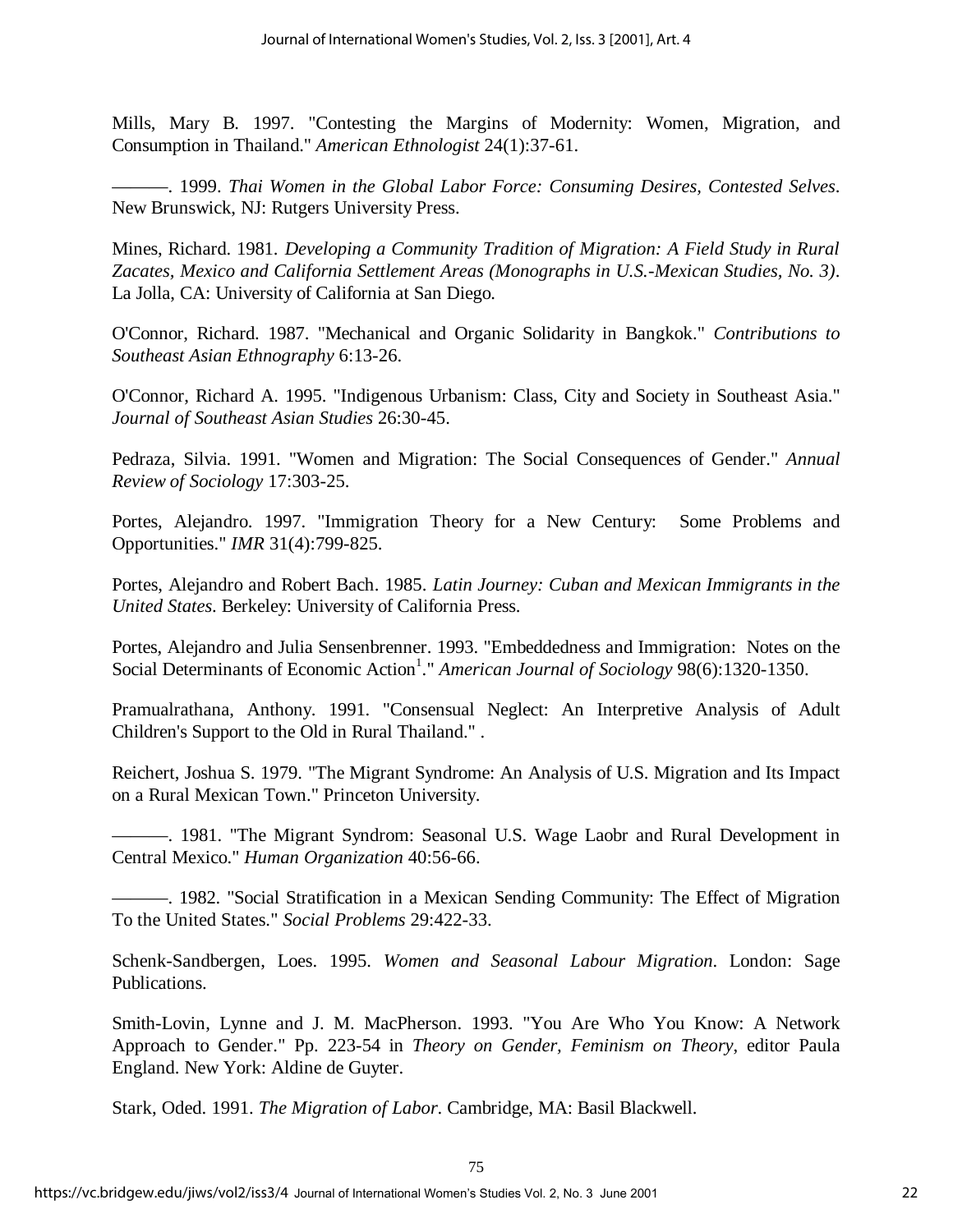Stark, Oded and Robert E. Lucas. 1988. "Migration, Remittances, and the Family." *Economic Development and Cultural Change* 36(3):465-81.

Stark, Oded, Edward Taylor, and Shlomo Yitzhaki. 1986. "Remittances and Inequality." *Economic Journal* 96:722-41.

Stark, Oded, J. E. Taylor, and Shlomo Yitzhaki. 1988. "Migration, Remittances, and Inequality: A Sensitivity Analysis Using the Extended Gini Index." *Journal of Development Economics* 28:309-22.

Swidler, Ann. 1986. "Culture in Action: Symbols and Strategies." *American Sociological Review* 51:273-86.

Tacoli, Cecilia. 1995. "Gender and International Survival Strategies: a Research Agenda With Reference to Filipina Labour Migrants in Italy." *TWPR* 17(2):199-212.

Todaro, Michael P. 1986. "A Theory of Illegal International Migration From Developing Countries." *Working Paper From the Center for Policy Studies, No. 126, Population Council, New York*.

——— . 1989. *Economic Development in the Third World*. New York: Longman.

Trager, Linda. 1988. *The City Connection: Migration and Family Interdependence in the Philippines*. Ann Arbor, Mich.: University of Michigan.

Tyner , James A. 1996. "The Gendering of Philippine International Labor Migration\*." *Professional Geographer* 48(4):405-16.

Ward, Kathryn. 1990. *Women Workers and Global Restructuring*. Ithaca, NY: Cornell University Press.

Watkins, Susan. 1991. *From Provinces into Nations: Demographic Integration in Western Europe, 1870-1960*. Princeton, NJ: Princeton University.

——— . 1993. "Social Interaction and Fertility: A Background Paper for the Rockefeller Foundation." *Population Studies Center Working Paper, University of Pennsylvannia*.

Watkins, Susan and Robert Pollack. 1993. "Cultural and Economic Approaches to Fertility: Proper Marriage or Mesalliance?" *Population and Development Review* 19(3):467-96.

Wolf, Diane L. 1994. *Factory Daughters: Gender, Household Dynamics and Rural Industrialization in Java*. Berkeley, Calif.: University of California.

Yamagishi, Toshio and Midori Yamagishi. 1994. "Trust and Commitment in the United States." *Motivation and Emotion* 18(2):129-66.

Yoddumnern-Attig, Bencha. 1992. "Thai Family Structure and Organization: Changing Roles and Duties in Historical Perspective." Pp. 8-24 in *Changing Roles and Statuses of Women in*